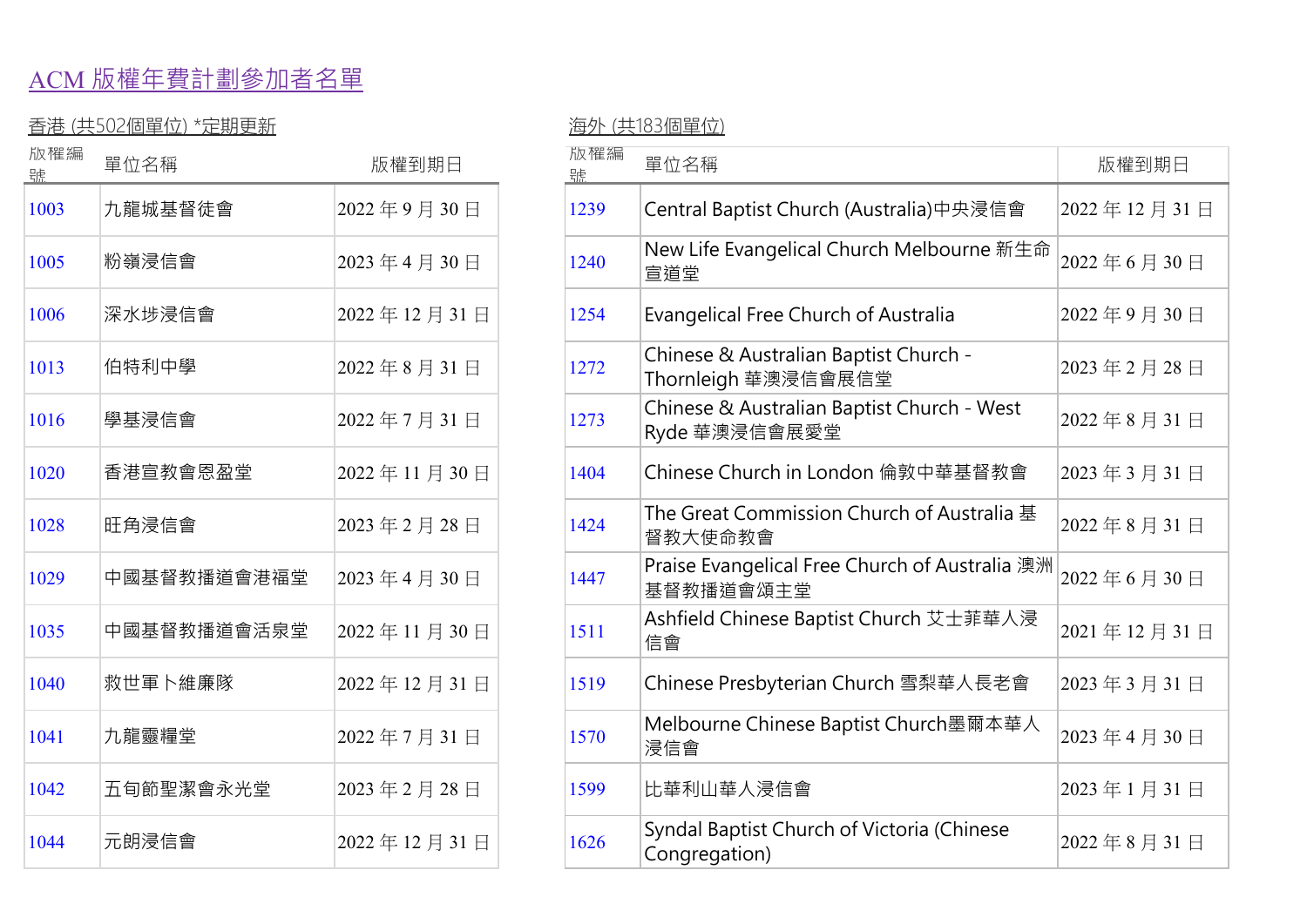| 1045 | 九龍城浸信會                          | 2023年2月28日  | 1653 | Liverpool Chinese Gospel Church 利物浦華人福<br>音教會           |
|------|---------------------------------|-------------|------|---------------------------------------------------------|
| 1051 | 中國播道會窩打老道山福音<br>堂               | 2022年4月30日  | 1657 | Eastern Chinese Baptist Church 東區華人浸信會                  |
| 1057 | 十字架山浸信會                         | 2023年4月30日  | 1708 | Northern District Chinese Christian Church<br>Sydney    |
| 1059 | 宣道會北角堂                          | 2023年1月31日  | 1793 | 維省宣道會宣信堂/Christian Alliance Church of<br>Victoria       |
| 1063 | 牛池灣竹園潮語浸信會                      | 2022年4月30日  | 1841 | 道旺浸信會 (Toowong Baptist Church)                          |
| 1066 | 觀塘浸信會                           | 2022年9月30日  | 1819 | 天恩華人長老會                                                 |
| 1070 | 神召會石硤尾堂                         | 2023年3月31日  | 1821 | North Side Chinese Alliance Church                      |
| 1072 | 荃灣浸信會                           | 2022年12月31日 | 1830 | 紐西蘭華僑基督教會 (NZ Chinese Mission<br>Church)                |
| 1073 | 港澳信義會活石堂                        | 2023年3月31日  | 1854 | Gordon Baptist Church                                   |
| 1076 | 國際四方福音會隆亨堂                      | 2023年1月31日  | 1886 | Templestowe Baptist Church Inc.譚寶道浸信會                   |
| 1082 | 宣道會石蔭堂                          | 2023年4月30日  | 1890 | Hills Christian Alliance Church                         |
| 1083 | 中國基督教播道會康福堂                     | 2023年3月31日  | 1952 | 中國神學研究院                                                 |
| 1084 | 中華傳道會安柱堂有限公司   2022 年 12 月 31 日 |             | 2014 | St George Anglican Church Hurstville Sydney<br>好士圍聖公會   |
| 1087 | 香港九龍塘基督教中華宣道<br>會石籬堂            | 2023年4月30日  | 2019 | <b>Brisbane Chinese Alliance Church</b>                 |
| 1088 | 基督教香港信義會永恩堂                     | 2021年12月31日 | 2088 | Western District Chinese Christian Church(西區<br>華人基督教會) |

| 1045 | 九龍城浸信會                         | 2023年2月28日  | 1653 | Liverpool Chinese Gospel Church 利物浦華人福<br>音教會           | 2023年3月31日  |
|------|--------------------------------|-------------|------|---------------------------------------------------------|-------------|
| 1051 | 中國播道會窩打老道山福音<br>堂              | 2022年4月30日  | 1657 | Eastern Chinese Baptist Church 東區華人浸信會                  | 2022年5月31日  |
| 1057 | 十字架山浸信會                        | 2023年4月30日  | 1708 | Northern District Chinese Christian Church<br>Sydney    | 2022年12月31日 |
| 1059 | 宣道會北角堂                         | 2023年1月31日  | 1793 | 維省宣道會宣信堂/Christian Alliance Church of<br>Victoria       | 2023年4月30日  |
| 1063 | 牛池灣竹園潮語浸信會                     | 2022年4月30日  | 1841 | 道旺浸信會 (Toowong Baptist Church)                          | 2022年6月30日  |
| 1066 | 觀塘浸信會                          | 2022年9月30日  | 1819 | 天恩華人長老會                                                 | 2022年8月31日  |
| 1070 | 神召會石硤尾堂                        | 2023年3月31日  | 1821 | North Side Chinese Alliance Church                      | 2022年12月31日 |
| 1072 | 荃灣浸信會                          | 2022年12月31日 | 1830 | 紐西蘭華僑基督教會 (NZ Chinese Mission<br>Church)                | 2022年11月30日 |
| 1073 | 港澳信義會活石堂                       | 2023年3月31日  | 1854 | Gordon Baptist Church                                   | 2023年4月30日  |
| 1076 | 國際四方福音會隆亨堂                     | 2023年1月31日  | 1886 | Templestowe Baptist Church Inc.譚寶道浸信會                   | 2022年6月30日  |
| 1082 | 宣道會石蔭堂                         | 2023年4月30日  | 1890 | Hills Christian Alliance Church                         | 2022年12月31日 |
| 1083 | 中國基督教播道會康福堂                    | 2023年3月31日  | 1952 | 中國神學研究院                                                 | 2022年7月31日  |
| 1084 | 中華傳道會安柱堂有限公司  2022 年 12 月 31 日 |             | 2014 | St George Anglican Church Hurstville Sydney<br>好士圍聖公會   | 2022年8月31日  |
| 1087 | 香港九龍塘基督教中華宣道<br>會石籬堂           | 2023年4月30日  | 2019 | <b>Brisbane Chinese Alliance Church</b>                 | 2022年12月31日 |
| 1088 | 基督教香港信義會永恩堂                    | 2021年12月31日 | 2088 | Western District Chinese Christian Church(西區<br>華人基督教會) | 2023年1月31日  |
|      |                                |             |      |                                                         |             |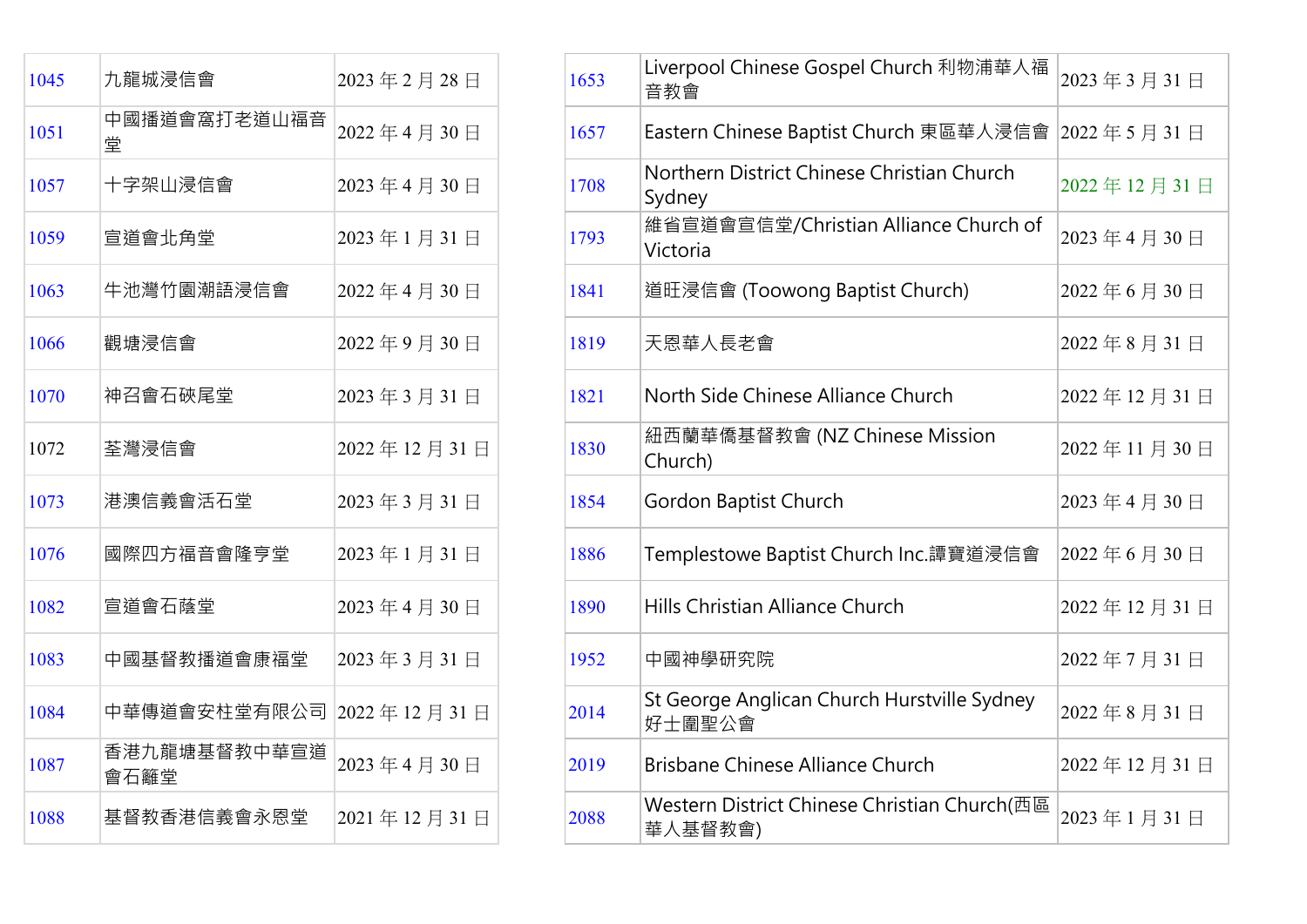| 1089 | 循道衛理聯合教會沙田堂         | 2022年11月30日 |
|------|---------------------|-------------|
| 1125 | 中華基督教會柴灣堂           | 2023年3月31日  |
| 1128 | 中國基督教播道會靈泉堂         | 2023年3月31日  |
| 1142 | 中華聖潔會               | 2022年12月31日 |
| 1152 | 基督教宣道會葵涌堂           | 2022年12月31日 |
| 1159 | 基督教宣道會觀塘堂           | 2023年1月31日  |
| 1166 | 筲箕灣潮語浸信會            | 2023年3月31日  |
| 1168 | 基督教般福堂              | 2021年12月31日 |
| 1174 | 香港華人基督會頌真堂          | 2022年12月31日 |
| 1175 | 田裕浸信會有限公司           | 2023年3月31日  |
| 1179 | 中國基督教播道會恩福堂<br>(總堂) | 2022年4月30日  |
| 1183 | 第一城浸信會              | 2023年2月28日  |
| 1185 | 香港華人基督會麗禾堂          | 2022年12月31日 |
| 1186 | 北角福音堂               | 2023年3月31日  |
| 1188 | 中國基督教播道會尖福堂         | 2023年1月31日  |

| 1089 | 循道衛理聯合教會沙田堂         | 2022年11月30日 | 2094 | Manchester Alliance Church                              | 2023年3月31日  |
|------|---------------------|-------------|------|---------------------------------------------------------|-------------|
| 1125 | 中華基督教會柴灣堂           | 2023年3月31日  | 2116 | Nottingham Chinese Christian Church                     | 2023年2月28日  |
| 1128 | 中國基督教播道會靈泉堂         | 2023年3月31日  | 2138 | Canberra Austral Asian Christian Church                 | 2022年10月31日 |
| 1142 | 中華聖潔會               | 2022年12月31日 | 2162 | <b>CECA MosaiX Missional church</b>                     | 2022年11月30日 |
| 1152 | 基督教宣道會葵涌堂           | 2022年12月31日 | 2194 | St Stephens Anglican Church Lidcombe                    | 2023年3月31日  |
| 1159 | 基督教宣道會觀塘堂           | 2023年1月31日  | 2195 | <b>Baulkham Hills Chinese Alliance Church</b>           | 2022年3月31日  |
| 1166 | 筲箕灣潮語浸信會            | 2023年3月31日  | 2199 | Baptist Church Sunnybank District                       | 2022年12月31日 |
| 1168 | 基督教般福堂              | 2021年12月31日 | 2201 | 山區華人基督教會                                                | 2023年5月31日  |
| 1174 | 香港華人基督會頌真堂          | 2022年12月31日 | 2204 | 中國神學研究院(歐洲聚會點)                                          | 2022年7月31日  |
| 1175 | 田裕浸信會有限公司           | 2023年3月31日  | 2208 | Birmingham Chinese Methodist Church                     | 2022年7月31日  |
| 1179 | 中國基督教播道會恩福堂<br>(總堂) | 2022年4月30日  | 2210 | 澳洲雪梨宣道會基督恩典堂/Gracious Glory<br>Christian Church of C&MA | 2022年12月31日 |
| 1183 | 第一城浸信會              | 2023年2月28日  | 2228 | Central Chinese Baptist Church, Melbourne               | 2023年2月28日  |
| 1185 | 香港華人基督會麗禾堂          | 2022年12月31日 | 2239 | Campbelltown Christian church                           | 2022年8月31日  |
| 1186 | 北角福音堂               | 2023年3月31日  | 2253 | Perth Alliance Church (South)                           | 2022年12月31日 |
| 1188 | 中國基督教播道會尖福堂         | 2023年1月31日  | 2256 | The Salvation Army Taipo Corps                          | 2023年1月31日  |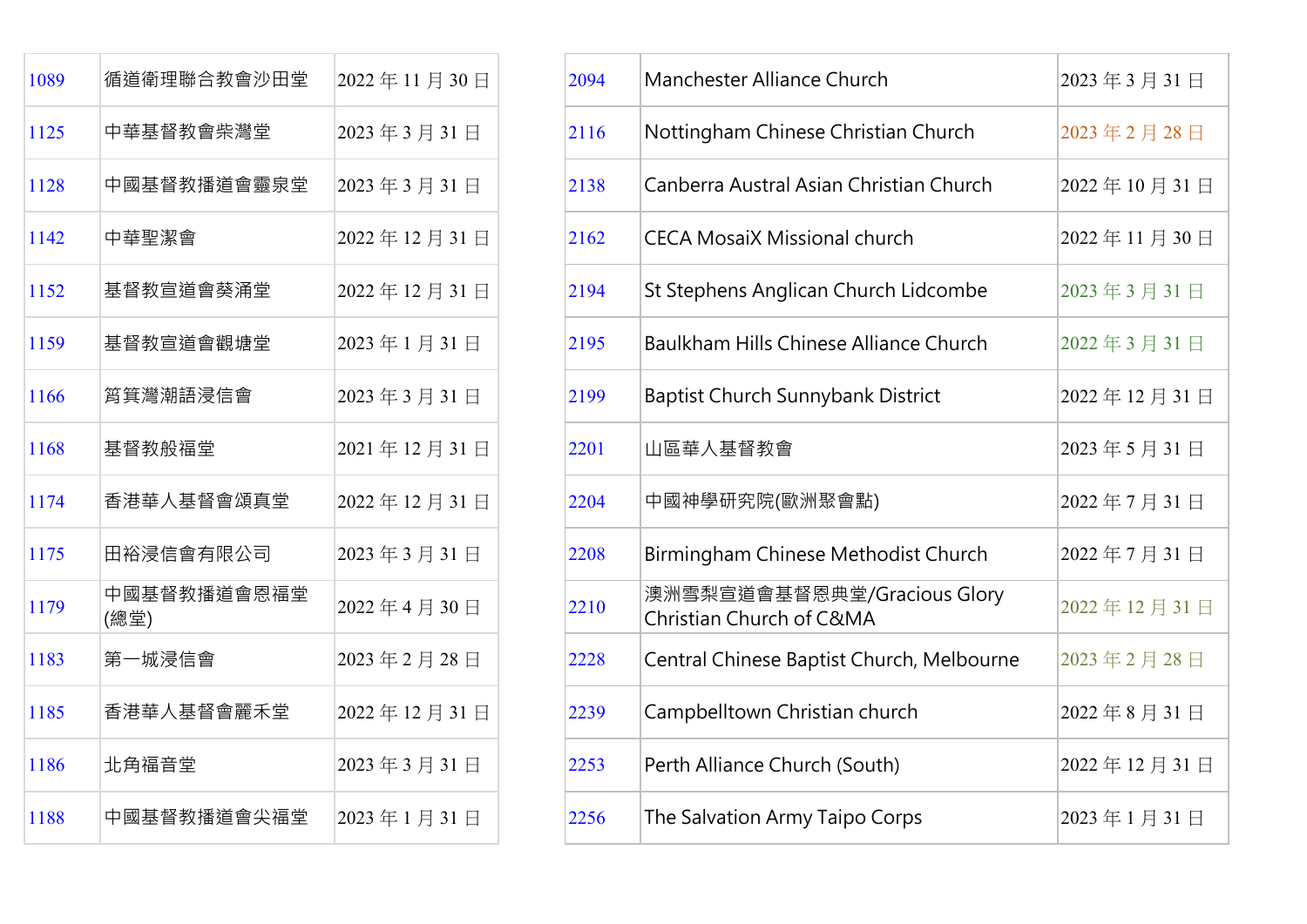| 1192 | 香港華人基督會瀝源堂               | 2023年1月31日  |
|------|--------------------------|-------------|
| 1196 | 長沙灣平安福音堂有限公司             | 2023年1月31日  |
| 1198 | 香港中華基督教青年會基督<br>教事工部     | 2022年7月31日  |
| 1202 | 筲箕灣浸信會                   | 2022年9月30日  |
| 1204 | 基督教香港崇真會新翠堂              | 2022年8月31日  |
| 1208 | 黃竹街平安褔音堂                 | 2023年3月31日  |
| 1212 | 信望愛福音會肝角堂                | 2023年2月28日  |
| 1213 | 恆安浸信會                    | 2023年2月28日  |
| 1214 | 南亞路德會沐恩堂                 | 2022年12月31日 |
| 1215 | 中華基督教會望覺堂                | 2022年9月30日  |
| 1216 | 基督教頌主堂                   | 2023年2月28日  |
| 1221 | 宣道會信愛堂                   | 2023年4月30日  |
| 1222 | 宣道會大埔堂                   | 2023年1月31日  |
| 1224 | 香港浸信教會                   | 2022年9月30日  |
| 1227 | 上葵涌平安福音堂有限公司 2022年12月31日 |             |

| 1192 | 香港華人基督會瀝源堂                     | 2023年1月31日  | 2258         | Sutton Hongkongers' Fellowship            | 2023年1月31日         |
|------|--------------------------------|-------------|--------------|-------------------------------------------|--------------------|
| 1196 | 長沙灣平安福音堂有限公司 2023年1月31日        |             | 2259         | Chinese Christian Church of Victoria      | 2023年2月28日         |
| 1198 | 香港中華基督教青年會基督<br>教事工部           | 2022年7月31日  | 2262         | 曼徹斯特華人基督教會永恩堂                             | 2023年3月31日         |
| 1202 | 筲箕灣浸信會                         | 2022年9月30日  | 2263         | 曼徹斯特華人基督教會Bolton Service                  | 2023年3月31日         |
| 1204 | 基督教香港崇真會新翠堂                    | 2022年8月31日  | 2267         | Yan Chuen Church-Amsterdam Alliance       | 2023年3月31日         |
| 1208 | 黃竹街平安褔音堂                       | 2023年3月31日  | 2268         | Grace (Singapore Chinese Christian)       | 2023年3月31日         |
| 1212 | 信望愛福音會旺角堂                      | 2023年2月28日  | 2269         | Portsmouth Chinese Christian Church       | 2023年4月30日         |
| 1213 | 恆安浸信會                          | 2023年2月28日  | 2271         | Edinburgh Chinese Christian Church        | 2023年3月31日         |
| 1214 | 南亞路德會沐恩堂                       | 2022年12月31日 | 2276         | <b>CECA Petra Church</b>                  | $ 2023$ 年 4 月 30 日 |
| 1215 | 中華基督教會望覺堂                      | 2022年9月30日  | 2283         | Corstorphine Community Church             | 2023年4月30日         |
| 1216 | 基督教頌主堂                         | 2023年2月28日  | C0001        | Scarborough Chinese Alliance Church       | 2022年1月31日         |
| 1221 | 宣道會信愛堂                         | 2023年4月30日  | <b>C0002</b> | Burnaby Chinese Evangelical Free Church   | 2022年1月31日         |
| 1222 | 宣道會大埔堂                         | 2023年1月31日  | <b>C0003</b> | South Vancouver Pacific Grace MB Church   | 2022年6月30日         |
| 1224 | 香港浸信教會                         | 2022年9月30日  | C0005        | <b>Emmanuel Alliance Church of Ottawa</b> | 2022年6月30日         |
| 1227 | 上葵涌平安福音堂有限公司  2022 年 12 月 31 日 |             | <b>C0008</b> | <b>Rhenish Church of Canada</b>           | 2023年1月31日         |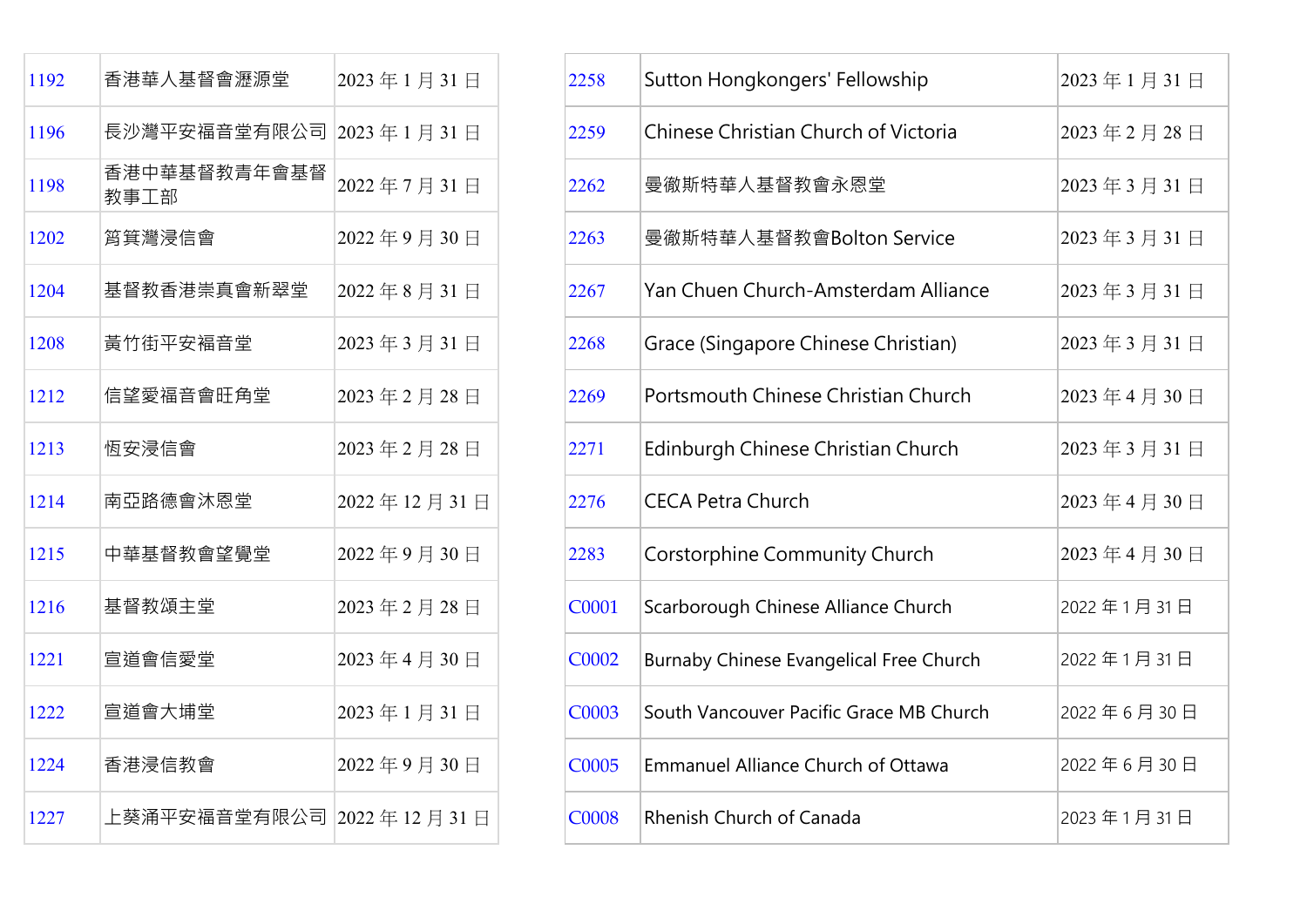| 1231 | 中國基督教播道會樂泉堂             | 2022年9月30日  |
|------|-------------------------|-------------|
| 1232 | 中國基督教播道會太古城堂 2023年1月31日 |             |
| 1233 | 香港聖公會聖馬提亞堂              | 2022年9月30日  |
| 1235 | 金巴崙長老會道顯堂               | 2022年7月31日  |
| 1237 | 上水浸信會                   | 2022年8月31日  |
| 1241 | 基督教宣道會柴灣堂               | 2022年7月31日  |
| 1243 | 荃灣浸信會                   | 2022年12月31日 |
| 1244 | 東方基督教會美光堂               | 2022年10月31日 |
| 1251 | 順安浸信會有限公司               | 2023年1月31日  |
| 1259 | 中華傳道會中心堂                | 2023年3月31日  |
| 1262 | 大埔浸信會                   | 2022年11月30日 |
| 1265 | 中華基督教禮賢會彩雲堂             | 2023年1月31日  |
| 1269 | 中國基督教播道會寶雅福音<br>堂有限公司   | 2023年1月31日  |
| 1270 | 中國基督教播道會同福堂             | 2022年11月30日 |
| 1276 | 香港九龍塘基督教中華宣道<br>會竹園堂    | 2022年8月31日  |

| 1231 | 中國基督教播道會樂泉堂             | 2022年9月30日  | C0009        | Burnaby Christ Church of China             | 2022年2月28日  |
|------|-------------------------|-------------|--------------|--------------------------------------------|-------------|
| 1232 | 中國基督教播道會太古城堂 2023年1月31日 |             | <b>C0010</b> | Don Mills Baptist Church                   | 2023年4月30日  |
| 1233 | 香港聖公會聖馬提亞堂              | 2022年9月30日  | C0013        | Montreal Chinese Baptist Church            | 2023年2月28日  |
| 1235 | 金巴崙長老會道顯堂               | 2022年7月31日  | C0014        | Richmond Chinese Mennonite Brethren Church | 2022年12月31日 |
| 1237 | 上水浸信會                   | 2022年8月31日  | C0015        | Calgary Chinese Alliance Church            | 2022年10月31日 |
| 1241 | 基督教宣道會柴灣堂               | 2022年7月31日  | C0016        | Richmond Chinese Evangelical Free Church   | 2022年12月31日 |
| 1243 | 荃灣浸信會                   | 2022年12月31日 | C0017        | Vancouver Chinese Baptist Church           | 2022年2月28日  |
| 1244 | 東方基督教會美光堂               | 2022年10月31日 | C0018        | Pacific Grace MB Church                    | 2023年2月28日  |
| 1251 | 順安浸信會有限公司               | 2023年1月31日  | C0019        | Toronto Chinese Methodist Church           | 2023年2月28日  |
| 1259 | 中華傳道會中心堂                | 2023年3月31日  | C0021        | Westside Calgary Chinese Alliance Church   | 2023年2月28日  |
| 1262 | 大埔浸信會                   | 2022年11月30日 | C0023        | Rosewood Baptist Church                    | 2022年12月31日 |
| 1265 | 中華基督教禮賢會彩雲堂             | 2023年1月31日  | C0027        | <b>Bridle Trail Baptist Church</b>         | 2022年12月31日 |
| 1269 | 中國基督教播道會寶雅福音<br>堂有限公司   | 2023年1月31日  | C0028        | Redeemer Chinese Evangelical Free Church   | 2023年2月28日  |
| 1270 | 中國基督教播道會同福堂             | 2022年11月30日 | C0029        | Bethel Chinese Christian M. B. Church      | 2023年3月31日  |
| 1276 | 香港九龍塘基督教中華宣道<br>會竹園堂    | 2022年8月31日  | C0030        | Port Moody Pacific Grace MB Church         | 2023年2月28日  |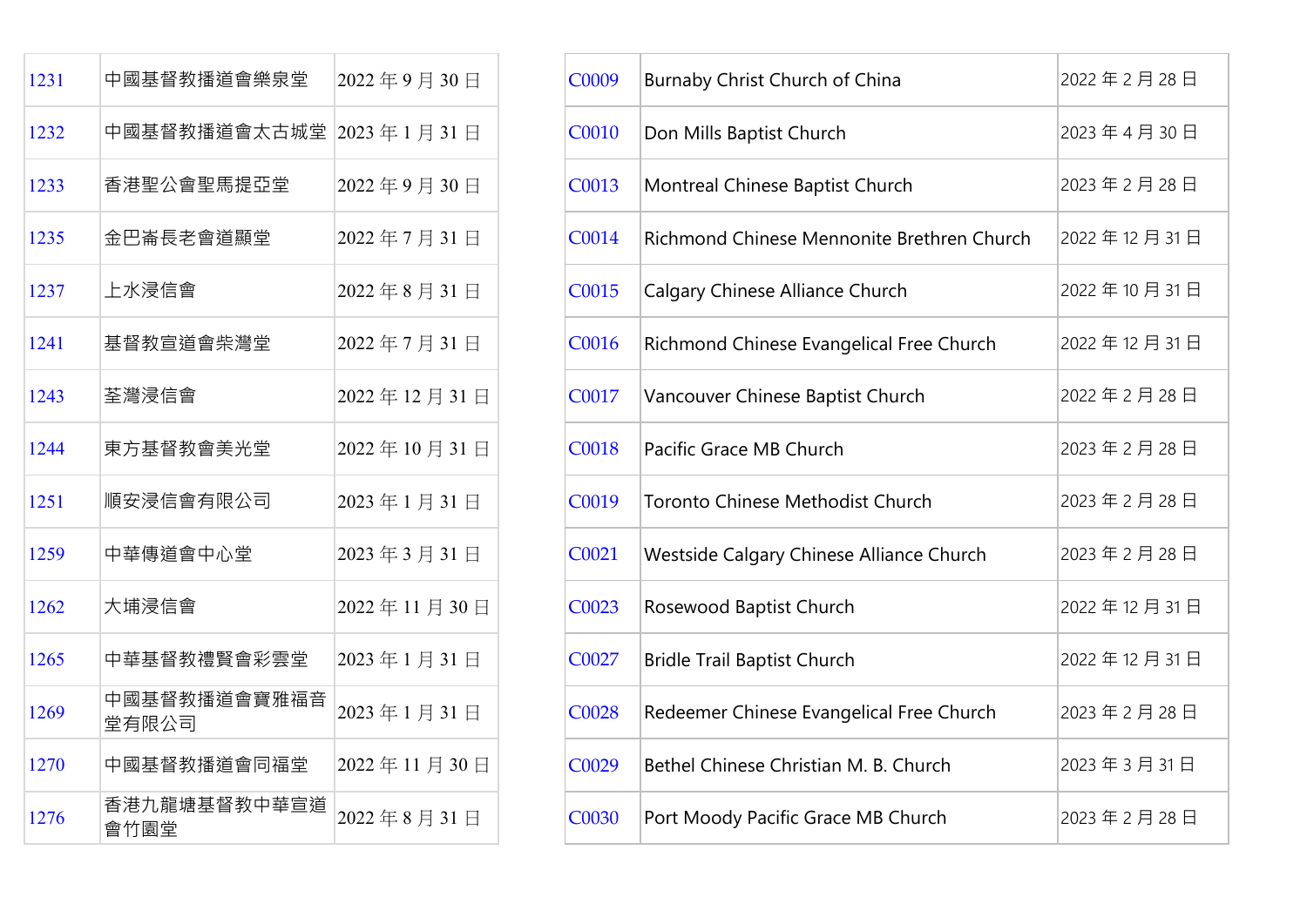| 1277 | 宣道會深水埗堂            | 2023年3月31日  |
|------|--------------------|-------------|
| 1284 | 基督徒信望愛堂深水埗堂        | 2023年4月30日  |
| 1288 | 樂滿浸信會              | 2023年3月31日  |
| 1293 | 中國基督教播道會信泉堂        | 2023年1月31日  |
| 1294 | 中國基督教播道會康泉堂        | 2023年1月31日  |
| 1295 | 中國基督教播道會藍田福音<br>堂  | 2023年1月31日  |
| 1296 | 循理會西營盤堂            | 2022年12月31日 |
| 1299 | 中國基督教播道會道真堂        | 2022年11月30日 |
| 1305 | 宣道浸信會有限公司          | 2022年12月31日 |
| 1320 | 基督教豐盛生命堂           | 2022年6月30日  |
| 1321 | 中國佈道會愛恩福音堂有限<br>公司 | 2022年2月28日  |
| 1323 | 和樂浸信會              | 2023年1月31日  |
| 1329 | 基督教宣道會愛荃堂          | 2022年12月31日 |
| 1332 | 中華宣道會宣中堂           | 2022年3月31日  |
| 1340 | 馬鞍山崇真堂             | 2022年1月31日  |

| 1277 | 宣道會深水埗堂            | 2023年3月31日  | C0035 | Windsor Chinese Baptist Church                   | 2022年4月30日 |
|------|--------------------|-------------|-------|--------------------------------------------------|------------|
| 1284 | 基督徒信望愛堂深水埗堂        | 2023年4月30日  | C0037 | Hallelujah Chinese Evangelical Free Church       | 2022年4月30日 |
| 1288 | 樂滿浸信會              | 2023年3月31日  | C0038 | Markham Chinese Baptist Church                   | 2023年1月31日 |
| 1293 | 中國基督教播道會信泉堂        | 2023年1月31日  | C0039 | New Life Chinese Lutheran Church                 | 2023年3月31日 |
| 1294 | 中國基督教播道會康泉堂        | 2023年1月31日  | C0040 | Toronto Chinese Catering Evangelistic Fellowship | 2023年4月30日 |
| 1295 | 中國基督教播道會藍田福音<br>堂  | 2023年1月31日  | C0041 | South Gate Alliance                              | 2022年8月31日 |
| 1296 | 循理會西營盤堂            | 2022年12月31日 | C0043 | Vancouver Chinese Evangelical Free Church        | 2023年3月31日 |
| 1299 | 中國基督教播道會道真堂        | 2022年11月30日 | C0044 | <b>Edmonton Christian Community Church</b>       | 2022年4月30日 |
| 1305 | 宣道浸信會有限公司          | 2022年12月31日 | C0045 | South Calgary Chinese Evangelical Free Church    | 2022年4月30日 |
| 1320 | 基督教豐盛生命堂           | 2022年6月30日  | C0047 | <b>Evangel Chinese Baptist Church</b>            | 2022年5月31日 |
| 1321 | 中國佈道會愛恩福音堂有限<br>公司 | 2022年2月28日  | C0049 | Logos Baptist Church (Mississauga)               | 2022年5月31日 |
| 1323 | 和樂浸信會              | 2023年1月31日  | C0050 | Montreal City West Baptist Church                | 2022年5月31日 |
| 1329 | 基督教宣道會愛荃堂          | 2022年12月31日 | C0052 | Toronto Simpson Chinese Alliance Church          | 2022年5月31日 |
| 1332 | 中華宣道會宣中堂           | 2022年3月31日  | C0053 | Richmond Hill (Chinese) Baptist Church           | 2022年5月31日 |
| 1340 | 馬鞍山崇真堂             | 2022年1月31日  | C0058 | West Toronto Christian Community Church          | 2023年4月30日 |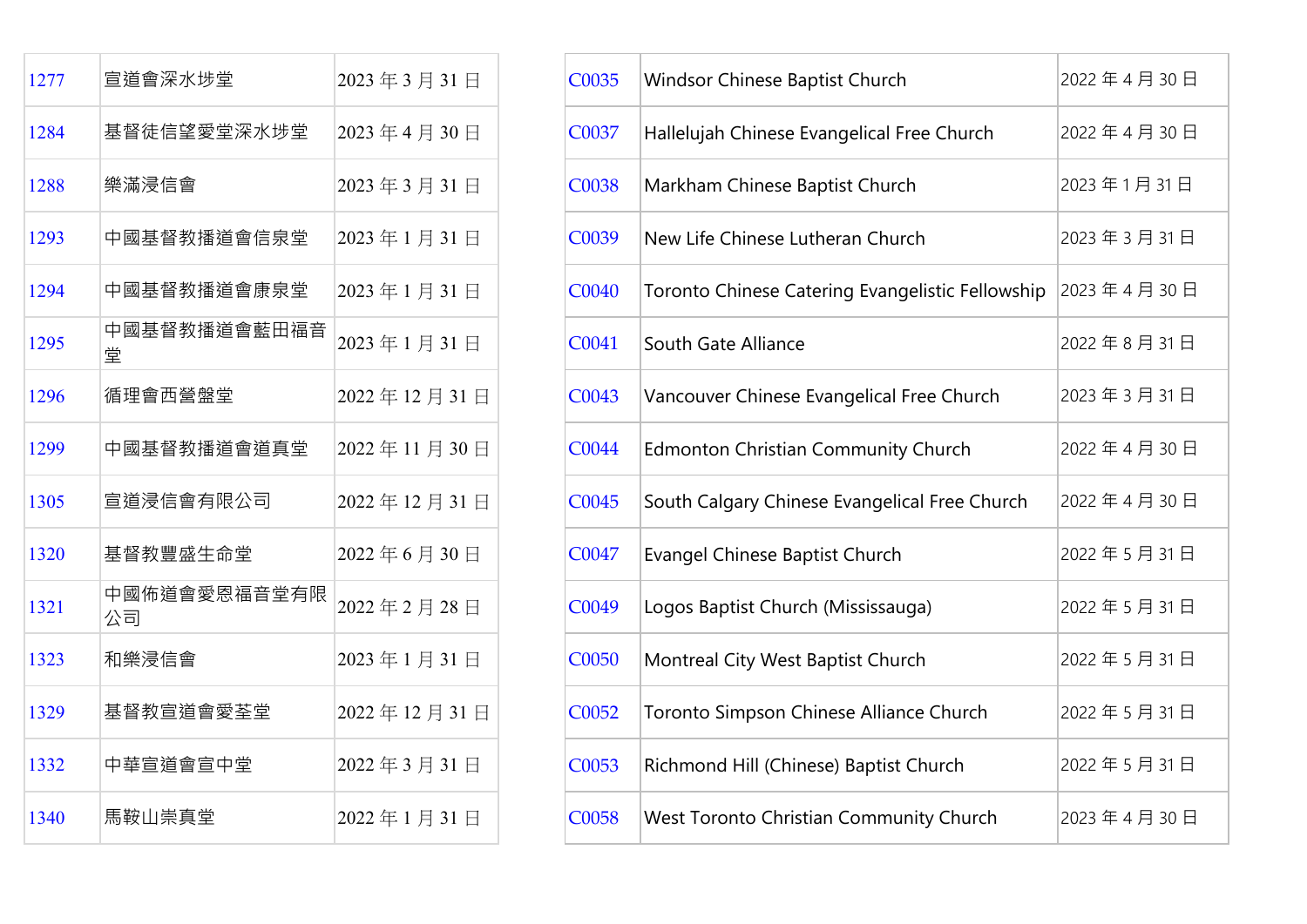| 1344 | 四方福音會大角咀堂     | 2023年1月31日  |
|------|---------------|-------------|
| 1345 | 香港路德會聖馬太堂     | 2022年9月30日  |
| 1348 | 基督徒信望愛堂(紅磡堂)  | 2023年1月31日  |
| 1349 | 靈頌基督教會        | 2023年2月28日  |
| 1355 | 香港尖沙嘴浸信會      | 2023年2月28日  |
| 1357 | 馬鞍山平安福音堂有限公司  | 2023年4月30日  |
| 1359 | 永約浸信會有限公司     | 2022年12月31日 |
| 1360 | 基督教會活石堂 (香港堂) | 2021年12月31日 |
| 1363 | 基督教宣道會杏花邨堂    | 2023年2月28日  |
| 1364 | 基督教宣道會愛禾堂     | 2021年12月31日 |
| 1365 | 基督教銘恩堂大埔堂     | 2022年12月31日 |
| 1366 | 中聖教會有限公司      | 2021年12月31日 |
| 1367 | 中華聖潔會大埔堂有限公司  | 2022年9月30日  |
| 1372 | 基督教聖約教會堅樂堂    | 2023年3月31日  |
| 1375 | 中華傳道會祐寧堂      | 2023年2月28日  |

| 四方福音會大角咀堂     | 2023年1月31日  | C0063                                                              | Richmond Chinese Alliance Church      | 2023年2月28日  |
|---------------|-------------|--------------------------------------------------------------------|---------------------------------------|-------------|
| 香港路德會聖馬太堂     | 2022年9月30日  | C0065                                                              | Logos Baptist Church (Milliken)       | 2022年8月31日  |
| 基督徒信望愛堂 (紅磡堂) |             | C0067                                                              | Milliken Gospel Church                | 2022年5月31日  |
| 靈頌基督教會        | 2023年2月28日  | <b>C0068</b>                                                       | Vancouver Chinese Alliance Church     | 2023年1月31日  |
| 香港尖沙嘴浸信會      | 2023年2月28日  | C0072                                                              | North Shore Pacific Grace M B Church  | 2023年7月31日  |
|               |             | C0073                                                              | Coquitlam Christ Church of China      | 2022年8月31日  |
| 永約浸信會有限公司     | 2022年12月31日 | C0076                                                              | North York Christian Community Church | 2022年12月31日 |
| 基督教會活石堂 (香港堂) |             | C0077                                                              | Richmond Grace Alliance Church        | 2022年12月31日 |
| 基督教宣道會杏花邨堂    | 2023年2月28日  | C0079                                                              | East Toronto Chinese Baptist Church   | 2022年12月31日 |
| 基督教宣道會愛禾堂     | 2021年12月31日 | <b>C0080</b>                                                       | Zion Alliance Church                  | 2022年10月31日 |
| 基督教銘恩堂大埔堂     | 2022年12月31日 | C0083                                                              | <b>Burnaby Alliance Church</b>        | 2022年9月30日  |
| 中聖教會有限公司      | 2021年12月31日 | C0085                                                              | Calgary Chinese Pentecostal Church    | 2022年9月30日  |
| 中華聖潔會大埔堂有限公司  |             | C0087                                                              | Ottawa Agape Chinese Alliance Church  | 2022年10月31日 |
| 基督教聖約教會堅樂堂    | 2023年3月31日  | <b>C0088</b>                                                       | Calvary Logos Baptist Church          | 2022年7月31日  |
| 中華傳道會祐寧堂      | 2023年2月28日  | C0089                                                              | Richmond Chinese Baptist Church       | 2022年11月30日 |
|               |             | 2023年1月31日<br>馬鞍山平安福音堂有限公司 2023年4月30日<br>2021年12月31日<br>2022年9月30日 |                                       |             |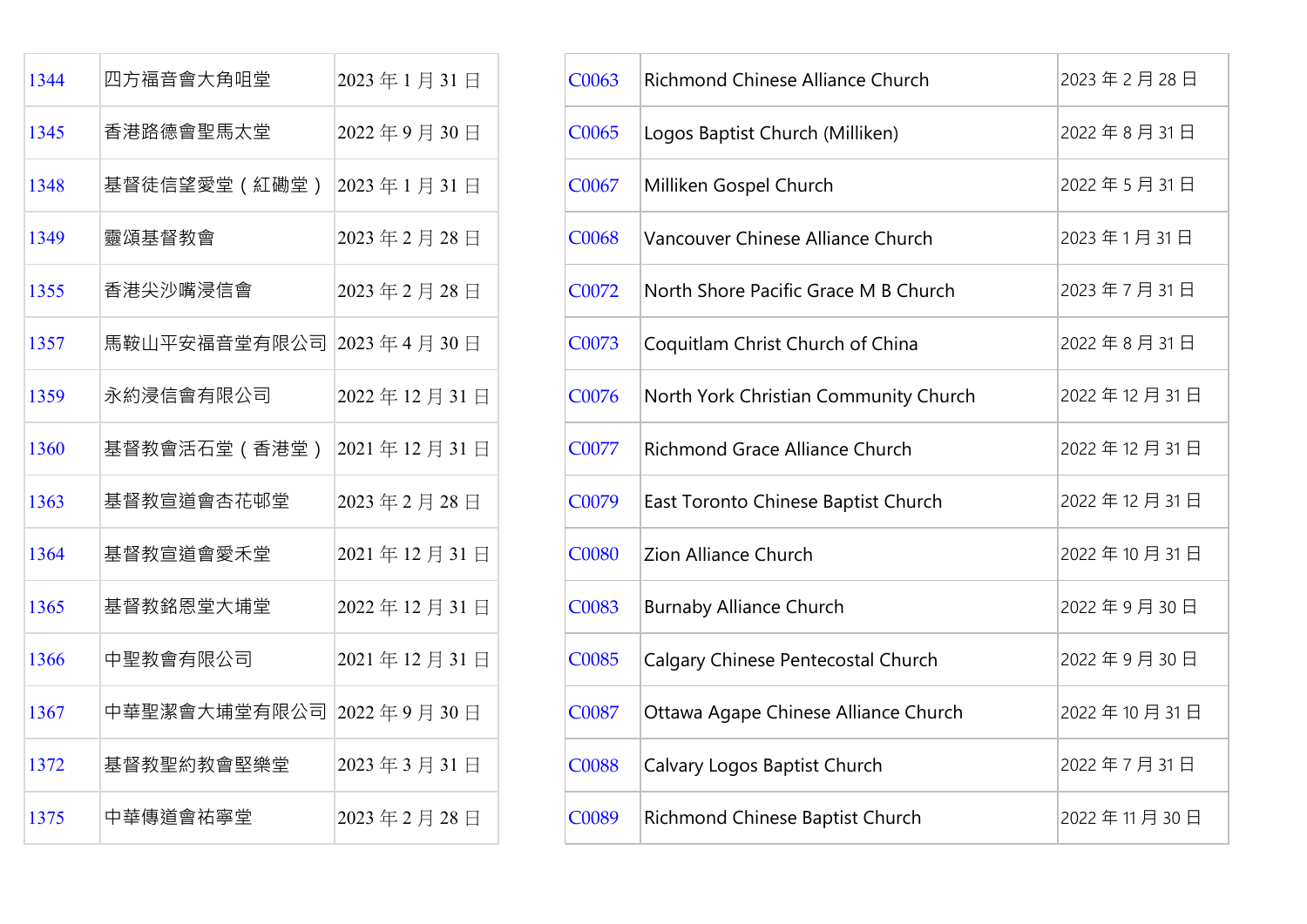| 1376 | 大角咀浸信會               | 2023年1月31日  |
|------|----------------------|-------------|
| 1379 | 恩典浸信會                | 2022年11月30日 |
| 1381 | 中華基督教會鰂魚涌堂           | 2023年4月30日  |
| 1388 | 基督教宣道會興華堂            | 2023年3月31日  |
| 1392 | 中華基督教禮賢會灣仔堂          | 2023年2月28日  |
| 1393 | 基督教恩霖堂               | 2022年9月30日  |
| 1395 | 迦密山堂                 | 2023年2月28日  |
| 1399 | 香港宣教會恩基堂             | 2023年2月28日  |
| 1400 | 馬鞍山浸信會               | 2022年6月30日  |
| 1402 | 基督教會活石堂(九龍堂)         | 2022年7月31日  |
| 1406 | 西區福音堂                | 2023年1月31日  |
| 1407 | 香港九龍塘基督教中華宣道<br>會大圍堂 | 2023年3月31日  |
| 1409 | 九龍城福音堂得恩堂            | 2022年12月31日 |
| 1412 | 基督教協基會馬可堂            | 2022年11月30日 |
| 1413 | 中華基督教會公理堂            | 2021年12月31日 |

| 1376 | 大角咀浸信會               | 2023年1月31日  | C0093        | Ottawa Chinese Alliance Church               | 2022年4月30日  |
|------|----------------------|-------------|--------------|----------------------------------------------|-------------|
| 1379 | 恩典浸信會                | 2022年11月30日 | C0097        | The Lord's Love Church Society               | 2023年4月30日  |
| 1381 | 中華基督教會鰂魚涌堂           | 2023年4月30日  | C0099        | <b>Fraser Lands Church</b>                   | 2023年3月31日  |
| 1388 | 基督教宣道會興華堂            | 2023年3月31日  | C0106        | Newbern Memorial Chinese Alliance Church     | 2023年3月31日  |
| 1392 | 中華基督教禮賢會灣仔堂          | 2023年2月28日  | C0107        | Northeast Calgary Evangelical Free Church    | 2023年2月28日  |
| 1393 | 基督教恩霖堂               | 2022年9月30日  | <b>C0108</b> | Westwood Alliance Church                     | 2022年12月31日 |
| 1395 | 迦密山堂                 | 2023年2月28日  | C0111        | Edmonton Chinese Baptist Church              | 2022年6月30日  |
| 1399 | 香港宣教會恩基堂             | 2023年2月28日  | C0116        | Richmond Pacific Grace MB Church             | 2022年12月31日 |
| 1400 | 馬鞍山浸信會               | 2022年6月30日  | C0123        | <b>Toronto Community Alliance Church</b>     | 2022年12月31日 |
| 1402 | 基督教會活石堂 (九龍堂)        | 2022年7月31日  | C0127        | Anglican Network Church of the Good Shepherd | 2023年3月31日  |
| 1406 | 西區福音堂                | 2023年1月31日  | C0133        | Stone Bridge Baptist Church                  | 2023年4月30日  |
| 1407 | 香港九龍塘基督教中華宣道<br>會大圍堂 | 2023年3月31日  | C0142        | North Edmonton Alliance Church               | 2023年2月28日  |
| 1409 | 九龍城福音堂得恩堂            | 2022年12月31日 | C0146        | Cornerstone Chinese Alliance Church          | 2022年2月28日  |
| 1412 | 基督教協基會馬可堂            | 2022年11月30日 | C0154        | Richmond Peace Chinese Mennonite Church      | 2023年3月31日  |
| 1413 | 中華基督教會公理堂            | 2021年12月31日 | C0155        | Coquitlam Chinese Baptist Church             | 2022年11月30日 |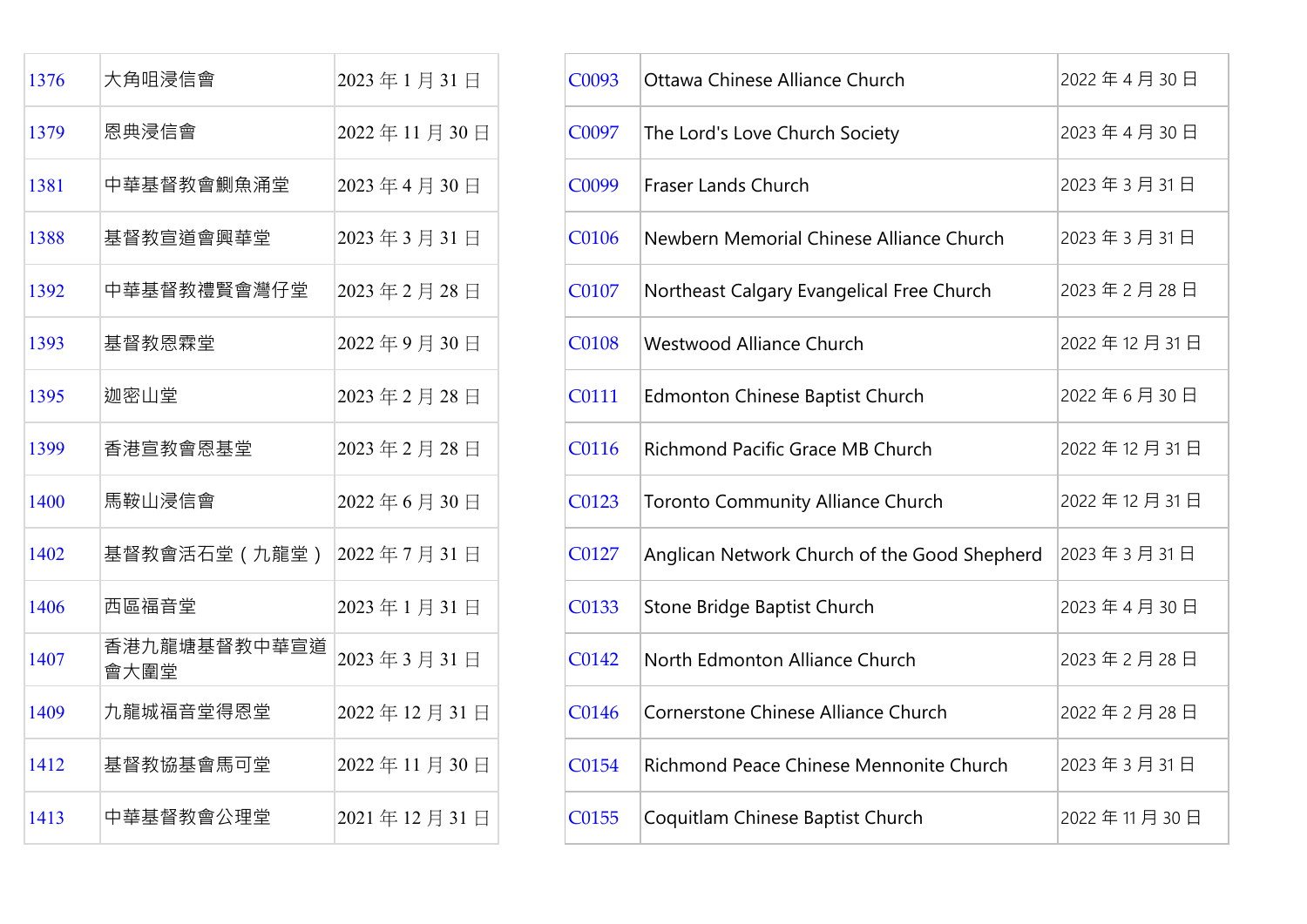| 1415 | 置富浸信教會                | 2022年8月31日  | C0156 | China Graduate School Of Theology (Canada             |
|------|-----------------------|-------------|-------|-------------------------------------------------------|
| 1416 | 中華基督教會錦江紀念禮拜<br>堂     | 2022年2月28日  | C0157 | China Graduate School Of Theology (US)                |
| 1420 | 基督教宣道會沙田堂             | 2023年1月31日  | C0159 | Vancouver Christian Logos Church                      |
| 1421 | 中華基督教會公理堂 (必列<br>者士街) | 2022年6月30日  | C0165 | Markham Peoples Community Church                      |
| 1423 | 基督教宣道會德荃堂             | 2023年3月31日  | C0166 | Peoples Gospel Church                                 |
| 1426 | 基督教基恩會屯門堂             | 2022年12月31日 | C0168 | Logos Baptist Church (York Region)                    |
| 1436 | 中華基督教會基道旺角堂           | 2023年3月31日  | C0170 | <b>Toronto Emmanuel Church</b>                        |
| 1443 | 中華基督教會海南堂             | 2023年3月31日  | C0172 | Markham Chinese Presbyterian Church                   |
| 1444 | 基督教宣道會宣福堂             | 2022年9月30日  | C0174 | Scarborough Chinese Alliance Church (North<br>Campus) |
| 1445 | 宣道會純光堂                | 2022年12月31日 | C0175 | Stouffville Grace Baptist Church                      |
| 1450 | 圓洲角浸信會                | 2022年5月31日  | C0179 | <b>Mission Baptist Church</b>                         |
| 1454 | 基督教宣道會葵芳堂             | 2022年12月31日 | C0181 | Oakridge Baptist Church                               |
| 1455 | 香港基督教協基會嶺英堂           | 2022年3月31日  | C0182 | Mississauga Chinese Presbyterian Church               |
| 1461 | 真理浸信會有限公司             | 2022年12月31日 | C0183 | <b>Makarios Evangelical Church</b>                    |
| 1462 | 宣道會牛頭角堂               | 2021年12月31日 | C0184 | Mississauga Chinese Alliance Church                   |

| 1415 | 置富浸信教會                | 2022年8月31日  | C0156 | China Graduate School Of Theology (Canada)            | 2022年6月30日  |
|------|-----------------------|-------------|-------|-------------------------------------------------------|-------------|
| 1416 | 中華基督教會錦江紀念禮拜<br>堂     | 2022年2月28日  | C0157 | China Graduate School Of Theology (US)                | 2022年6月30日  |
| 1420 | 基督教宣道會沙田堂             | 2023年1月31日  | C0159 | Vancouver Christian Logos Church                      | 2023年3月31日  |
| 1421 | 中華基督教會公理堂 (必列<br>者士街) | 2022年6月30日  | C0165 | Markham Peoples Community Church                      | 2023年2月28日  |
| 1423 | 基督教宣道會德荃堂             | 2023年3月31日  | C0166 | Peoples Gospel Church                                 | 2022年3月31日  |
| 1426 | 基督教基恩會屯門堂             | 2022年12月31日 | C0168 | Logos Baptist Church (York Region)                    | 2022年5月31日  |
| 1436 | 中華基督教會基道旺角堂           | 2023年3月31日  | C0170 | <b>Toronto Emmanuel Church</b>                        | 2022年12月31日 |
| 1443 | 中華基督教會海南堂             | 2023年3月31日  | C0172 | Markham Chinese Presbyterian Church                   | 2022年7月31日  |
| 1444 | 基督教宣道會宣福堂             | 2022年9月30日  | C0174 | Scarborough Chinese Alliance Church (North<br>Campus) | 2022年8月31日  |
| 1445 | 宣道會純光堂                | 2022年12月31日 | C0175 | Stouffville Grace Baptist Church                      | 2021年12月31日 |
| 1450 | 圓洲角浸信會                | 2022年5月31日  | C0179 | <b>Mission Baptist Church</b>                         | 2022年12月31日 |
| 1454 | 基督教宣道會葵芳堂             | 2022年12月31日 | C0181 | Oakridge Baptist Church                               | 2023年4月30日  |
| 1455 | 香港基督教協基會嶺英堂           | 2022年3月31日  | C0182 | Mississauga Chinese Presbyterian Church               | 2022年7月31日  |
| 1461 | 真理浸信會有限公司             | 2022年12月31日 | C0183 | Makarios Evangelical Church                           | 2022年8月31日  |
| 1462 | 宣道會牛頭角堂               | 2021年12月31日 | C0184 | Mississauga Chinese Alliance Church                   | 2022年12月31日 |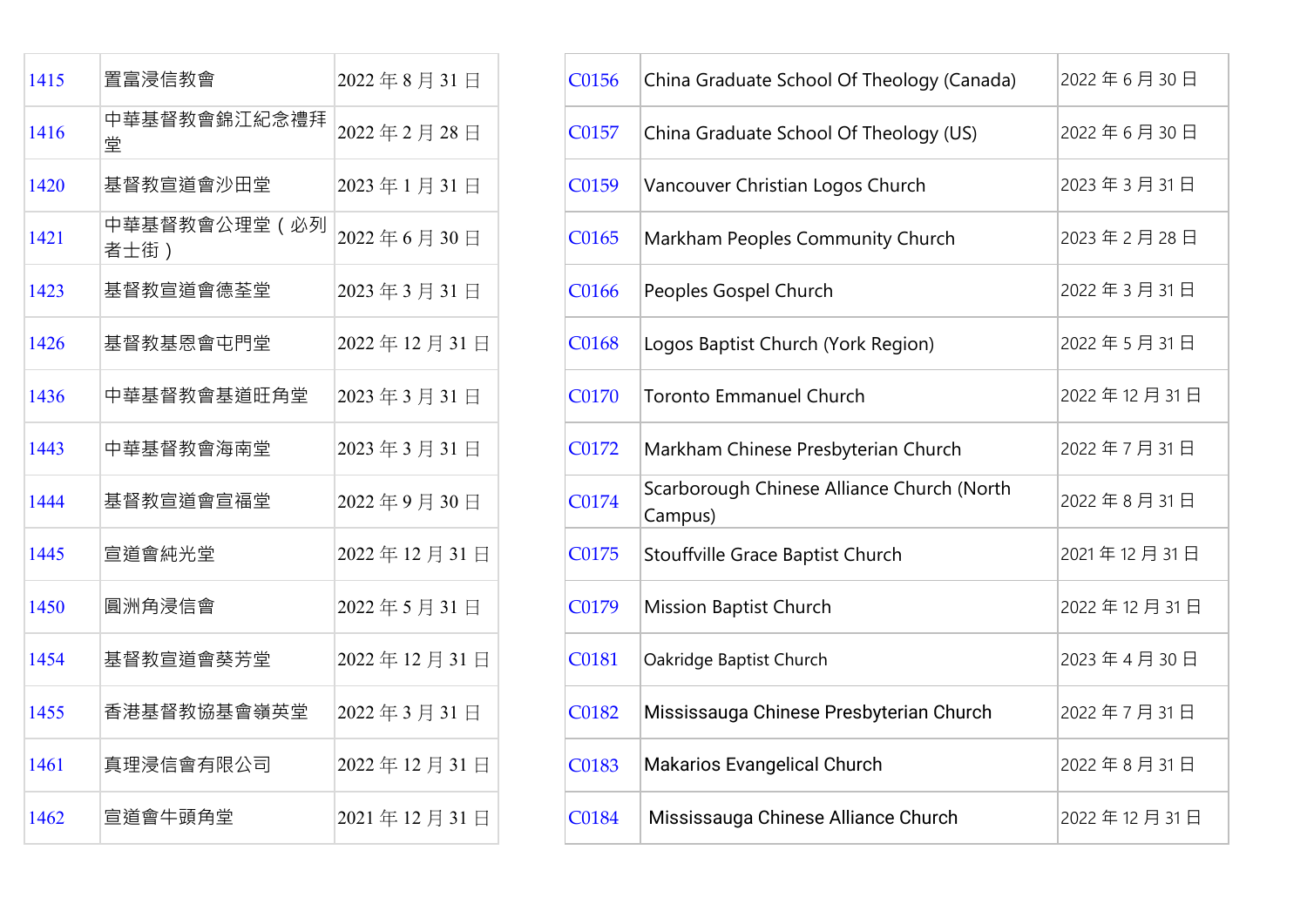| 1466 | 頌恩浸信會               | 2023年1月31日  | C0185        | Hosanna Evangelical Free Church                          |
|------|---------------------|-------------|--------------|----------------------------------------------------------|
| 1467 | 基督教宣道會大興堂           | 2023年5月31日  | C0186        | Halifax Chinese Alliance Church                          |
| 1481 | 基督教宣道會太和堂           | 2023年1月31日  | U0001        | Chinese Bible Missions Church of Los Angele              |
| 1485 | 培正道浸信會              | 2022年10月31日 | U0006        | Agape Chinese Alliance Church                            |
| 1486 | 真理浸信會榮光堂            | 2022年6月30日  | U0007        | Chinese Evangelical Church Of San Diego                  |
| 1487 | 基督教宣道會福蔭堂           | 2023年3月31日  | U0009        | First Chinese Baptist Church, San Francisco              |
| 1488 | 基督教中國佈道會香港迦南<br>堂   | 2022年6月30日  | U0012        | Twin City Chinese Christian Church                       |
| 1493 | 寶林浸信會               | 2022年8月31日  | U0013        | Seattle Chinese Alliance Church                          |
| 1494 | 迦密聖道中學              | 2022年6月30日  | U0018        | Crosspoint Church of Silicon Valley - Milpitas<br>Campus |
| 1501 | 基督教宣道會海怡堂           | 2022年9月30日  | U0019        | Boston Chinese Evangelical Church                        |
| 1507 | 基督教中國佈道會沙田迦南<br>堂   | 2023年1月31日  | U0027        | <b>Community Christian Alliance Church</b>               |
| 1509 | 基督教宣道會茵怡堂           | 2022年8月31日  | <b>U0028</b> | Monmouth Chinese Christian Church                        |
| 1510 | 循道衛理聯合教會北角堂         | 2022年12月31日 | U0032        | Sunset Church                                            |
| 1520 | 元洲邨浸信會有限公司          | 2023年3月31日  | U0033        | <b>Community Baptist Church</b>                          |
| 1524 | 基督教靈糧世界佈道會香港<br>靈糧堂 | 2023年3月31日  | U0034        | Bay Area Chinese Bible Church                            |

| 1466 | 頌恩浸信會               | 2023年1月31日  | C0185        | Hosanna Evangelical Free Church                          | 2023年1月31日  |
|------|---------------------|-------------|--------------|----------------------------------------------------------|-------------|
| 1467 | 基督教宣道會大興堂           | 2023年5月31日  | <b>C0186</b> | Halifax Chinese Alliance Church                          | 2022年1月31日  |
| 1481 | 基督教宣道會太和堂           | 2023年1月31日  | U0001        | Chinese Bible Missions Church of Los Angeles             | 2022年12月31日 |
| 1485 | 培正道浸信會              | 2022年10月31日 | U0006        | Agape Chinese Alliance Church                            | 2022年12月31日 |
| 1486 | 真理浸信會榮光堂            | 2022年6月30日  | <b>U0007</b> | Chinese Evangelical Church Of San Diego                  | 2023年2月28日  |
| 1487 | 基督教宣道會福蔭堂           | 2023年3月31日  | U0009        | First Chinese Baptist Church, San Francisco              | 2023年2月28日  |
| 1488 | 基督教中國佈道會香港迦南<br>堂   | 2022年6月30日  | U0012        | Twin City Chinese Christian Church                       | 2022年3月31日  |
| 1493 | 寶林浸信會               | 2022年8月31日  | U0013        | Seattle Chinese Alliance Church                          | 2023年4月30日  |
| 1494 | 迦密聖道中學              | 2022年6月30日  | U0018        | Crosspoint Church of Silicon Valley - Milpitas<br>Campus | 2022年12月31日 |
| 1501 | 基督教宣道會海怡堂           | 2022年9月30日  | U0019        | Boston Chinese Evangelical Church                        | 2022年6月30日  |
| 1507 | 基督教中國佈道會沙田迦南<br>堂   | 2023年1月31日  | U0027        | <b>Community Christian Alliance Church</b>               | 2022年3月31日  |
| 1509 | 基督教宣道會茵怡堂           | 2022年8月31日  | <b>U0028</b> | Monmouth Chinese Christian Church                        | 2022年8月31日  |
| 1510 | 循道衛理聯合教會北角堂         | 2022年12月31日 | U0032        | Sunset Church                                            | 2022年10月31日 |
| 1520 | 元洲邨浸信會有限公司          | 2023年3月31日  | U0033        | <b>Community Baptist Church</b>                          | 2022年9月30日  |
| 1524 | 基督教靈糧世界佈道會香港<br>靈糧堂 | 2023年3月31日  | U0034        | Bay Area Chinese Bible Church                            | 2022年8月31日  |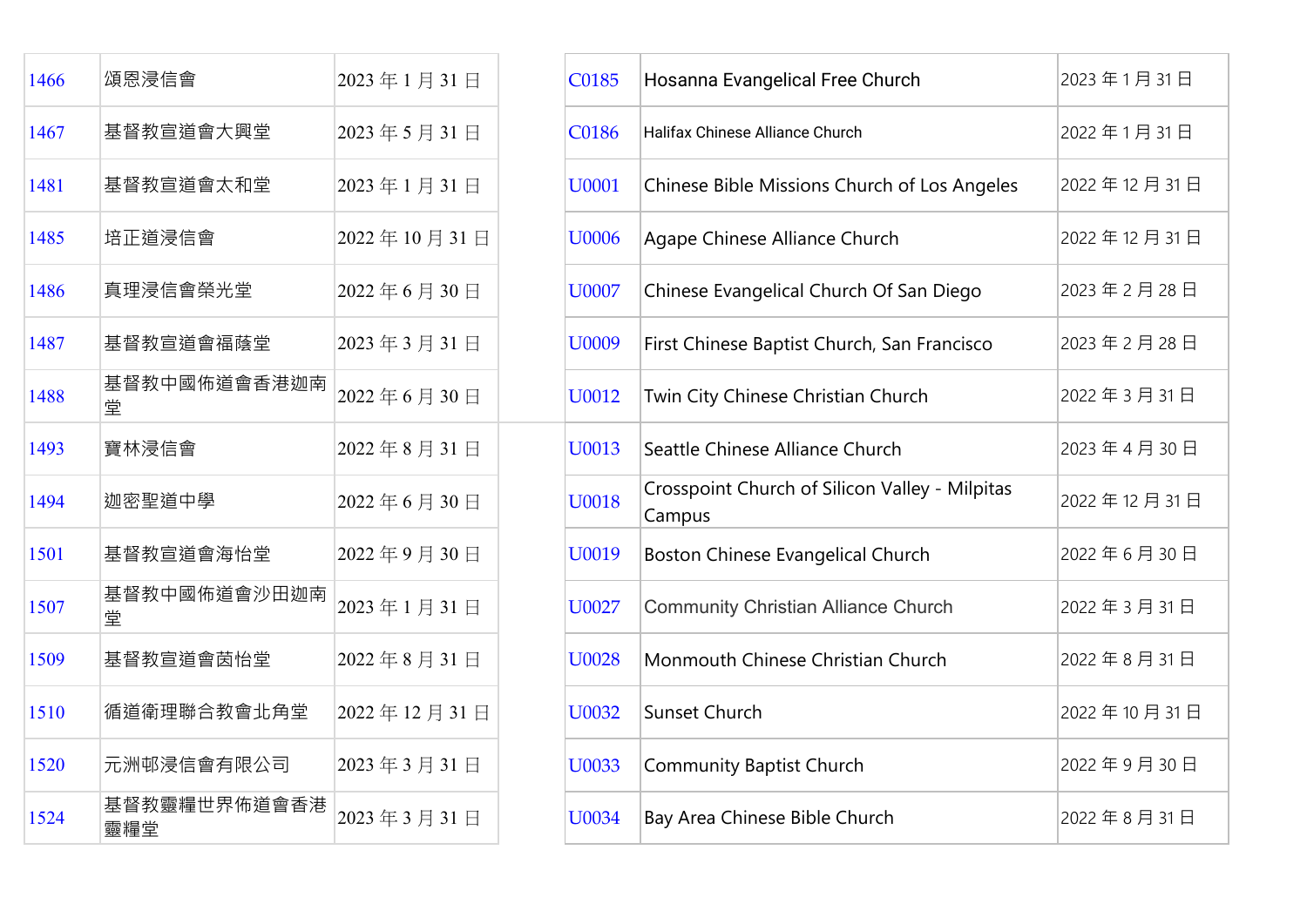| 1525 | 竹園浸信會                   | 2023年3月31日  | U0035        | Hawaii Chinese Baptist Church                                  |
|------|-------------------------|-------------|--------------|----------------------------------------------------------------|
| 1528 | 基督教頌主堂澤安分堂              | 2023年4月30日  | U0036        | The Portland Chinese Christian & Missionary<br>Alliance Church |
| 1529 | 中華基督教會長老堂               | 2023年3月31日  | U0039        | Grace Evangelical Free Church of San Francis                   |
| 1530 | 浸信宣道會明恩堂有限公司 2022年9月30日 |             | U0042        | Southbay Chinese Baptist Church                                |
| 1533 | 基督教聖恩會有限公司              | 2023年1月31日  | U0045        | Kent Chinese Alliance Church                                   |
| 1536 | 中華基督教會香港志道堂             | 2023年3月31日  | U0048        | Community Baptist Church of San Jose                           |
| 1538 | 石蔭宣道浸信會                 | 2023年3月31日  | U0055        | Lord's Grace Christian Church                                  |
| 1539 | 大埔主恩浸信會                 | 2023年4月30日  | U0057        | Chinese Grace Bible Church                                     |
| 1540 | 基督教中國佈道會柴灣萬善<br>堂有限公司   | 2023年3月31日  | U0062        | Chinese Bible Church of College Park                           |
| 1542 | 中國基督教播道會天恩堂             | 2022年1月31日  | U0079        | San Bruno Chinese Church                                       |
| 1545 | 基督教深井靈光堂                | 2023年1月31日  | U0081        | Queens Herald Church, C&MA                                     |
| 1547 | 荃灣基督教惠荃堂 (香港)<br>有限公司   | 2023年1月31日  | <b>U0086</b> | Mandarin Baptist Church of Los Angeles                         |
| 1550 | 基督教慈雲山潮人生命堂             | 2022年12月31日 | U0087        | <b>Austin Chinese Church</b>                                   |
| 1551 | 中國基督教播道會基泉堂             | 2023年1月31日  | <b>U0088</b> | Church of Living Grace of New Jersey                           |
| 1552 | 中國基督教播道會樂恩福音<br>堂       | 2022年3月31日  | U0091        | Southwest Chinese Baptist Church                               |

| 1525 | 竹園浸信會                   | 2023年3月31日  | U0035        | Hawaii Chinese Baptist Church                                         | 2022年11月30日 |
|------|-------------------------|-------------|--------------|-----------------------------------------------------------------------|-------------|
| 1528 | 基督教頌主堂澤安分堂              | 2023年4月30日  | U0036        | The Portland Chinese Christian & Missionary<br><b>Alliance Church</b> | 2023年2月28日  |
| 1529 | 中華基督教會長老堂               | 2023年3月31日  | U0039        | Grace Evangelical Free Church of San Francisco                        | 2022年10月31日 |
| 1530 | 浸信宣道會明恩堂有限公司 2022年9月30日 |             | U0042        | Southbay Chinese Baptist Church                                       | 2022年6月30日  |
| 1533 | 基督教聖恩會有限公司              | 2023年1月31日  | U0045        | Kent Chinese Alliance Church                                          | 2023年1月31日  |
| 1536 | 中華基督教會香港志道堂             | 2023年3月31日  | U0048        | Community Baptist Church of San Jose                                  | 2022年10月31日 |
| 1538 | 石蔭宣道浸信會                 | 2023年3月31日  | U0055        | Lord's Grace Christian Church                                         | 2022年11月30日 |
| 1539 | 大埔主恩浸信會                 | 2023年4月30日  | U0057        | Chinese Grace Bible Church                                            | 2023年2月28日  |
| 1540 | 基督教中國佈道會柴灣萬善<br>堂有限公司   | 2023年3月31日  | U0062        | Chinese Bible Church of College Park                                  | 2023年1月31日  |
| 1542 | 中國基督教播道會天恩堂             | 2022年1月31日  | U0079        | San Bruno Chinese Church                                              | 2023年1月31日  |
| 1545 | 基督教深井靈光堂                | 2023年1月31日  | U0081        | Queens Herald Church, C&MA                                            | 2022年1月31日  |
| 1547 | 荃灣基督教惠荃堂 (香港)<br>有限公司   | 2023年1月31日  | <b>U0086</b> | Mandarin Baptist Church of Los Angeles                                | 2023年3月31日  |
| 1550 | 基督教慈雲山潮人生命堂             | 2022年12月31日 | U0087        | <b>Austin Chinese Church</b>                                          | 2022年11月30日 |
| 1551 | 中國基督教播道會基泉堂             | 2023年1月31日  | <b>U0088</b> | Church of Living Grace of New Jersey                                  | 2022年10月31日 |
| 1552 | 中國基督教播道會樂恩福音<br>堂       | 2022年3月31日  | U0091        | Southwest Chinese Baptist Church                                      | 2023年3月31日  |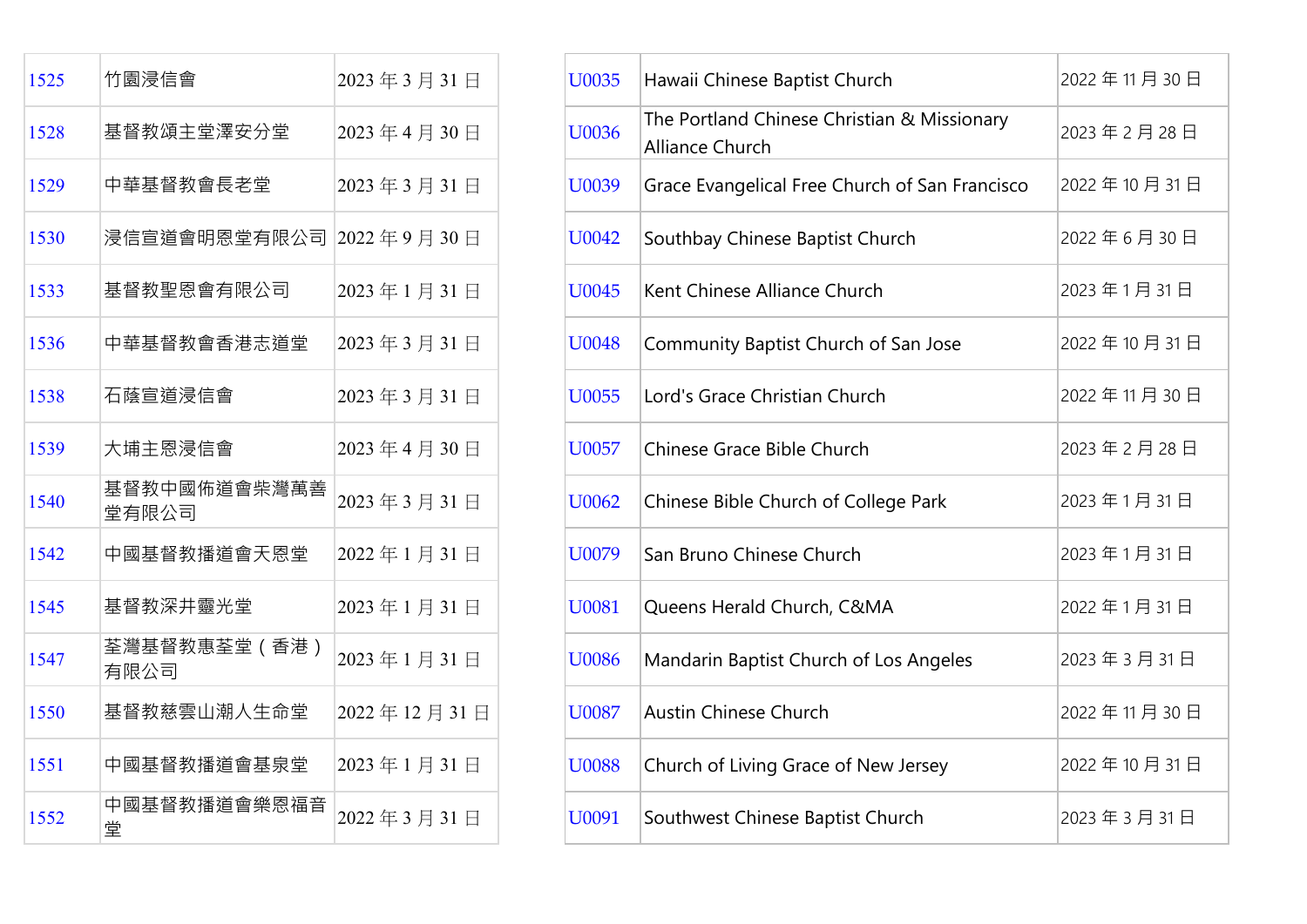| 1559 | 循理會恩臨堂                       | 2023年4月30日  |
|------|------------------------------|-------------|
| 1560 | 中國基督教播道會順安堂                  | 2022年9月30日  |
| 1562 | 循道衛理聯合教會北角衛理<br>堂            | 2022年12月31日 |
| 1565 | 翠竹平安福音堂                      | 2023年3月31日  |
| 1572 | 宣道會屯門堂                       | 2022年12月31日 |
| 1574 | 基磐浸信會                        | 2022年3月31日  |
| 1579 | 牛頭角潮語浸信會                     | 2023年5月31日  |
| 1581 | 基督教宣道會青泉堂                    | 2022年12月31日 |
| 1585 | 基督教香港信義會頌恩堂                  | 2023年2月28日  |
| 1587 | 紅磡基督徒會堂                      | 2023年1月31日  |
| 1590 | 沙田神召會有限公司                    | 2023年1月31日  |
| 1591 | 浸信宣道會恩樂堂有限公司 2022 年 3 月 31 日 |             |
| 1592 | 基督教香港信義會葵恩堂                  | 2022年6月30日  |
| 1593 | 基督徒信望愛堂翠屏堂                   | 2022年10月31日 |
| 1594 | 循理會青田堂                       | 2023年4月30日  |

| 1559 | 循理會恩臨堂            | 2023年4月30日  | U0094 | <b>Trinty Grace Church</b>                       | 2022年3月31日  |
|------|-------------------|-------------|-------|--------------------------------------------------|-------------|
| 1560 | 中國基督教播道會順安堂       | 2022年9月30日  | U0095 | Chinese Baptist Church of Central Orange County  | 2022年4月30日  |
| 1562 | 循道衛理聯合教會北角衛理<br>堂 | 2022年12月31日 | U0100 | Faith Chinese Alliance Church                    | 2022年5月31日  |
| 1565 | 翠竹平安福音堂           | 2023年3月31日  | U0106 | Chinese Church in Christ                         | 2022年2月28日  |
| 1572 | 宣道會屯門堂            | 2022年12月31日 | U0112 | Logos Community Church                           | 2022年9月30日  |
| 1574 | 基磐浸信會             | 2022年3月31日  | U0114 | Grace Chinese Alliance Church                    | 2023年3月31日  |
| 1579 | 牛頭角潮語浸信會          | 2023年5月31日  | U0117 | Skywalk Bible Church                             | 2022年1月31日  |
| 1581 | 基督教宣道會青泉堂         | 2022年12月31日 | U0119 | Chinese Christian Union Church-South             | 2022年12月31日 |
| 1585 | 基督教香港信義會頌恩堂       | 2023年2月28日  | U0120 | First Chinese Baptist Church, San Gabriel Valley | 2022年12月31日 |
| 1587 | 紅磡基督徒會堂           | 2023年1月31日  | U0121 | Kirkland Chinese Church Of The Nazarene          | 2022年12月31日 |
| 1590 | 沙田神召會有限公司         | 2023年1月31日  | U0123 | San Francisco Evangelical Free Church            | 2022年4月30日  |
| 1591 | 浸信宣道會恩樂堂有限公司      | 2022年3月31日  | U0124 | <b>First Evangelical Church Arcadia</b>          | 2022年5月31日  |
| 1592 | 基督教香港信義會葵恩堂       | 2022年6月30日  | U0125 | Golden Gate Christian Church                     | 2022年10月31日 |
| 1593 | 基督徒信望愛堂翠屏堂        | 2022年10月31日 | U0127 | 4C Christ Centered Community Church              | 2022年5月31日  |
| 1594 | 循理會青田堂            | 2023年4月30日  | U0128 | <b>Chinese United Methodist Church</b>           | 2022年6月30日  |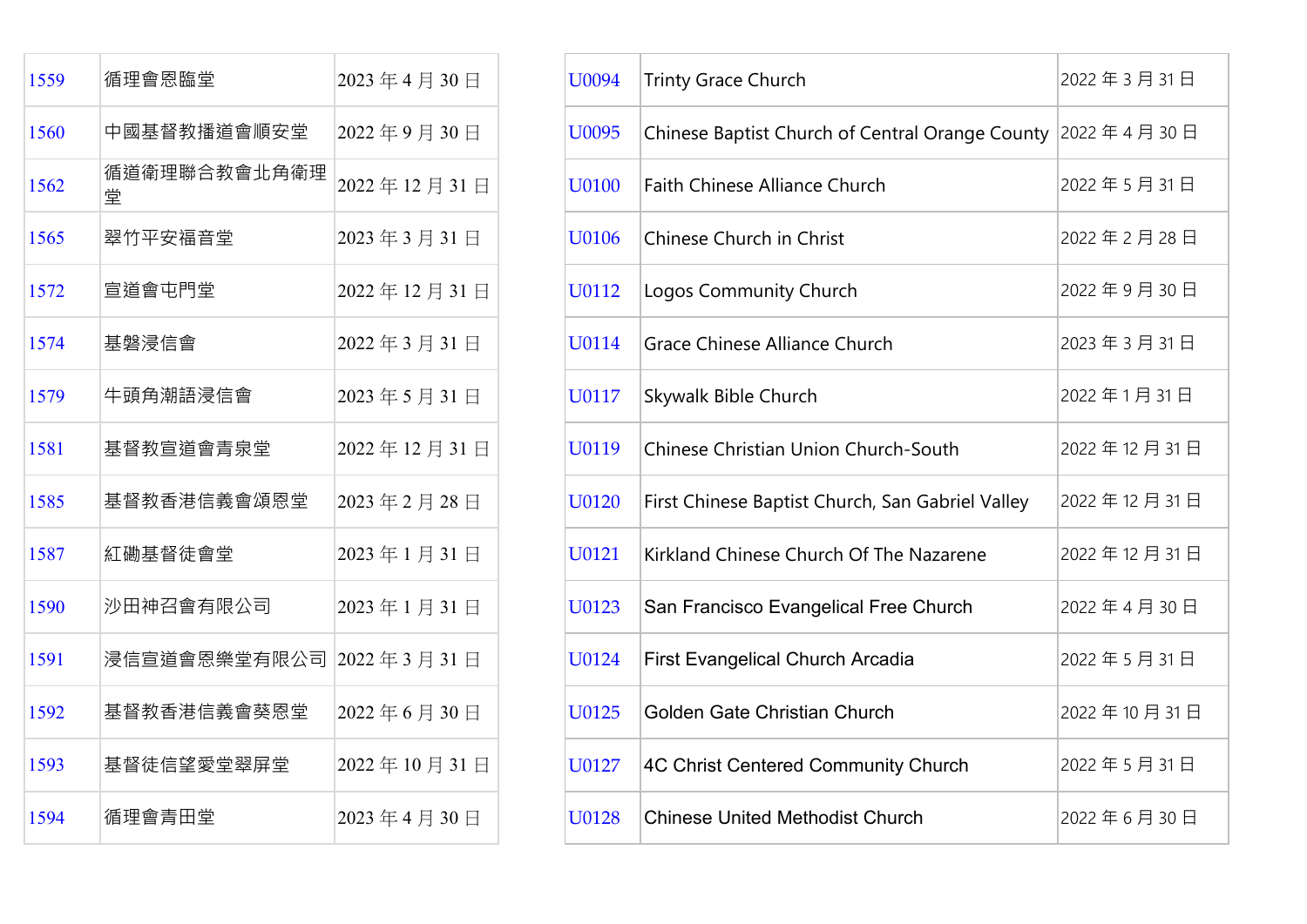| 1603 | 基督教會忠信堂                | 2023年1月31日  |
|------|------------------------|-------------|
| 1604 | 基督教九龍五旬節會              | 2022年6月30日  |
| 1610 | 恆青浸信會有限公司              | 2023年3月31日  |
| 1611 | 香港九龍塘基督教中華宣道<br>會黃埔聯福堂 | 2023年2月28日  |
| 1616 | 基督教宣道會調景嶺新堂            | 2023年1月31日  |
| 1619 | 又新浸信會                  | 2022年4月30日  |
| 1622 | 基督教佈道中心慈恩堂             | 2022年7月31日  |
| 1624 | 中華基督教會基新中學             | 2022年8月31日  |
| 1630 | 中國基督教播道會恩泉堂            | 2022年9月30日  |
| 1635 | 香港浸信會神學院               | 2022年12月31日 |
| 1638 | 沙田潮語浸信會                | 2022年10月31日 |
| 1641 | 中華基督教會灣仔堂              | 2022年7月31日  |
| 1643 | 基督徒信望愛堂                | 2022年10月31日 |
| 1648 | 九龍塘基督教中華宣道會上<br>水堂     | 2023年3月31日  |
| 1652 | 中華基督教禮賢會九龍堂            | 2022年12月31日 |

| 1603 | 基督教會忠信堂                           | 2023年1月31日 | U0129 | <b>Chinese Bible Church</b>                      | 2022年12月31日 |
|------|-----------------------------------|------------|-------|--------------------------------------------------|-------------|
| 1604 | 基督教九龍五旬節會                         | 2022年6月30日 | U0130 | <b>Chinese Christian Church of Thousand Oaks</b> | 2022年7月31日  |
| 1610 | 恆青浸信會有限公司                         | 2023年3月31日 | U0131 | Huntsville Chinese Christian Church              | 2022年12月31日 |
| 1611 | 香港九龍塘基督教中華宣道 2023年2月28日<br>會黃埔聯福堂 |            | U0132 | Living Hope Community Church of Silicon Valley   | 2022年12月31日 |
| 1616 | 基督教宣道會調景嶺新堂                       | 2023年1月31日 | U0133 | Chinese Evangel Mission Church                   | 2023年2月28日  |
|      |                                   |            |       |                                                  |             |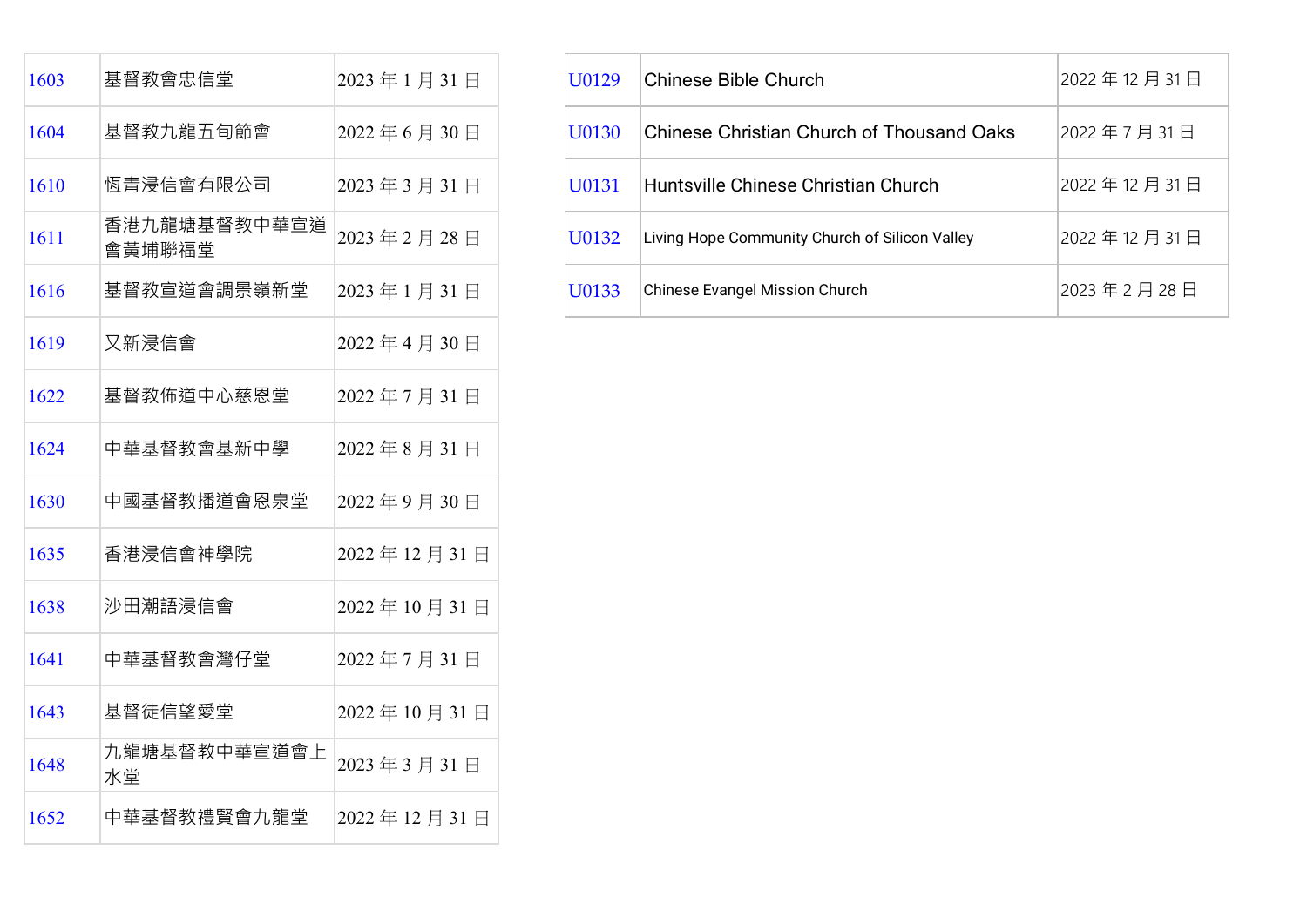| 1662 | 基督教宣道會宣愛堂         | 2021年12月31日 |
|------|-------------------|-------------|
| 1664 | 基督福音堂             | 2022年7月31日  |
| 1665 | 中國基督教播道會福泉堂       | 2022年1月31日  |
| 1666 | 基督徒信望愛堂(寶琳堂)      | 2022年2月28日  |
| 1667 | 基督徒信望愛堂華明堂        | 2023年3月31日  |
| 1668 | 竹園區神召會竹園堂         | 2022年7月31日  |
| 1670 | 基督徒信望愛堂(九龍灣<br>堂) | 2022年3月31日  |
| 1673 | 基督教宣道會利福堂         | 2022年9月30日  |
| 1676 | 基督教香港崇真會富善堂       | 2022年3月31日  |
| 1679 | 中國基督教播道會新福堂       | 2022年6月30日  |
| 1682 | 永興浸信會             | 2023年2月28日  |
| 1687 | 中華基督教會龍門堂有限公<br>司 | 2023年2月28日  |
| 1688 | 基督教宣道會西環堂         | 2022年12月31日 |
| 1690 | 青衣平安福音堂           | 2022年12月31日 |
| 1691 | 銘恩浸信會             | 2023年3月31日  |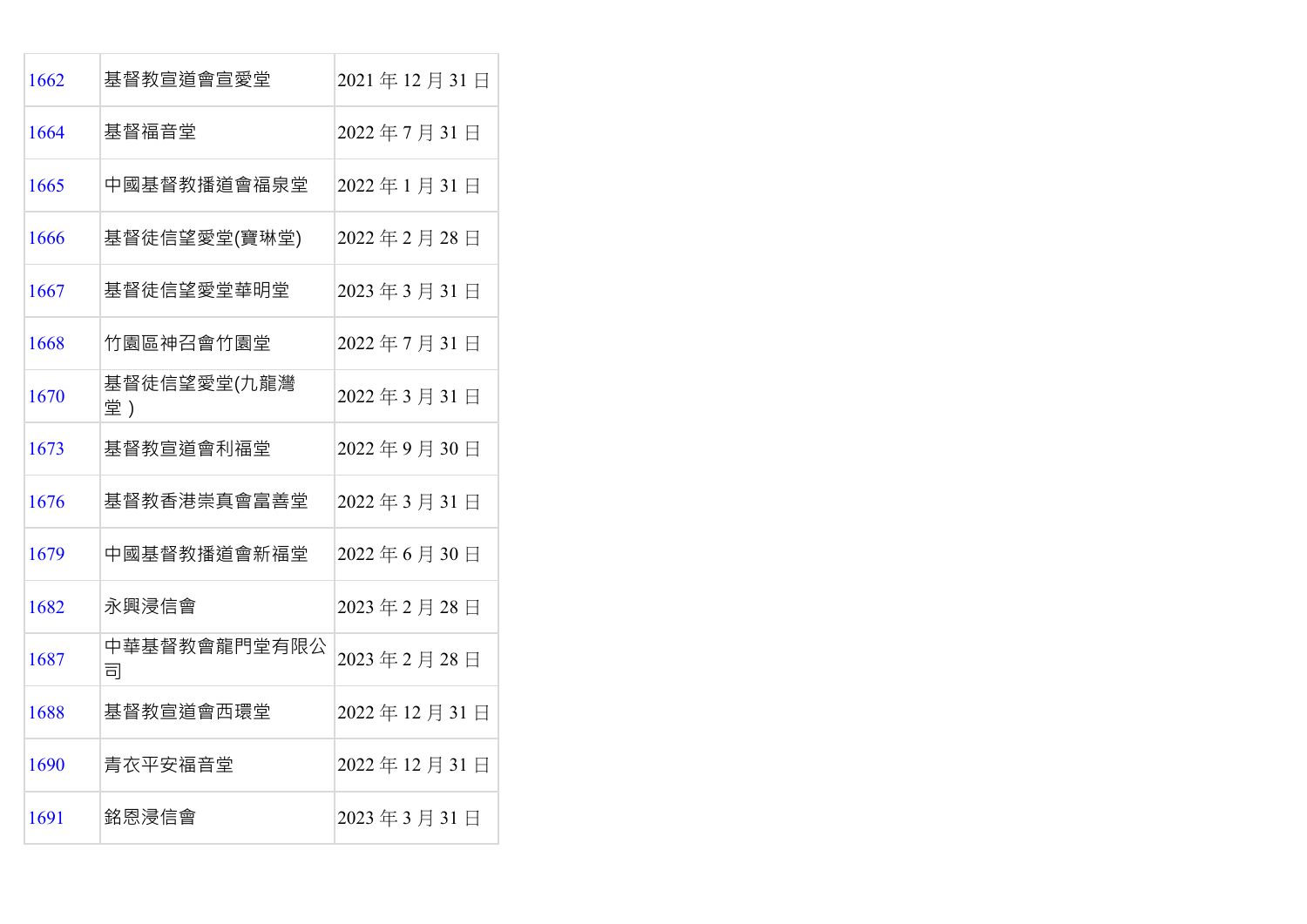| 1693 | 中國基督教播道會甘泉堂         | 2022年5月31日  |
|------|---------------------|-------------|
| 1695 | 恩潮浸信會               | 2022年1月31日  |
| 1698 | 博愛潮語浸信會             | 2023年1月31日  |
| 1699 | 香港基督徒聚會中心 (旺角<br>堂) | 2022年12月31日 |
| 1700 | 荃灣平安福音堂             | 2023年1月31日  |
| 1703 | 西沙浸信會有限公司           | 2022年6月30日  |
| 1705 | 基督教九龍五旬節會暉明堂        | 2022年5月31日  |
| 1707 | 中華基督教禮賢會香港堂         | 2022年12月31日 |
| 1709 | 西環平安福音堂有限公司         | 2023年1月31日  |
| 1710 | 中華便以利會長洲堂           | 2022年7月31日  |
| 1713 | 上環浸信會               | 2023年1月31日  |
| 1714 | 傳恩浸信會有限公司           | 2023年4月30日  |
| 1723 | 基督教銘恩堂使命教會          | 2023年4月30日  |
| 1725 | 中國基督教播道會山福堂         | 2023年3月31日  |
| 1727 | 基督教循理會昌華堂           | 2022年3月31日  |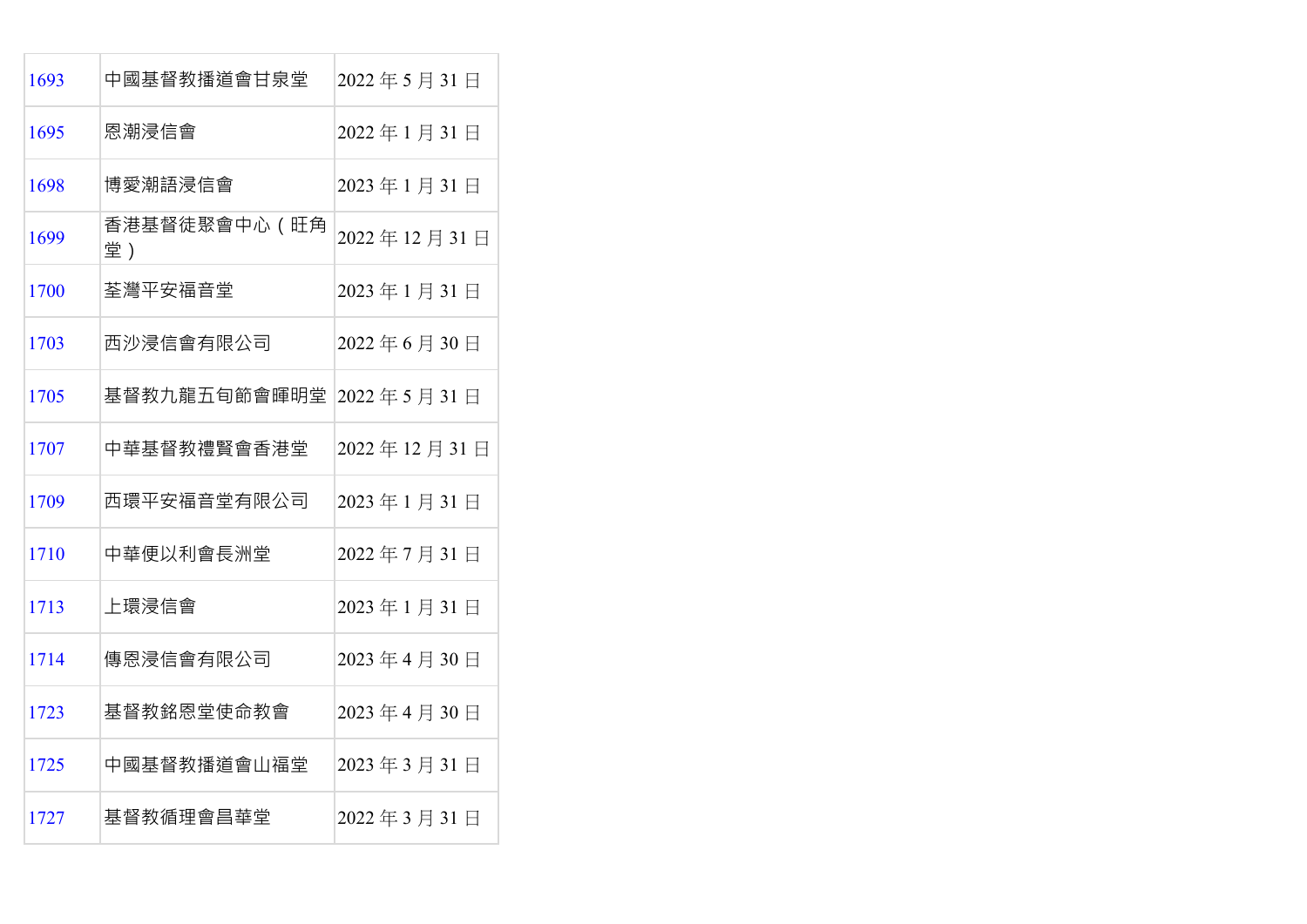| 1729 | 基督教宣道會宣德堂            | 2022年9月30日  |
|------|----------------------|-------------|
| 1730 | 深恩浸信會有限公司            | 2023年1月31日  |
| 1733 | 香港九龍塘基督教中華宣道<br>會粉嶺堂 | 2023年3月31日  |
| 1734 | 信望愛福音會北角堂            | 2022年9月30日  |
| 1735 | 基督教華富邨潮人生命堂          | 2023年2月28日  |
| 1736 | 中國基督教播道會播道書院<br>道真堂  | 2023年3月31日  |
| 1737 | 以馬內利浸信會              | 2022年12月31日 |
| 1738 | 沙田浸信會                | 2022年12月31日 |
| 1740 | 香港華人基督會華豐堂           | 2023年1月31日  |
| 1741 | 順寧道平安福音堂             | 2022年7月31日  |
| 1742 | 香港灣仔浸信會有限公司          | 2023年1月31日  |
| 1743 | 香港西區浸信教會             | 2023年4月30日  |
| 1744 | 基督教佈道中心念恩堂           | 2023年2月28日  |
| 1745 | 中國基督教播道會天泉堂          | 2022年12月31日 |
| 1748 | 宣道浸信會佐敦堂             | 2022年3月31日  |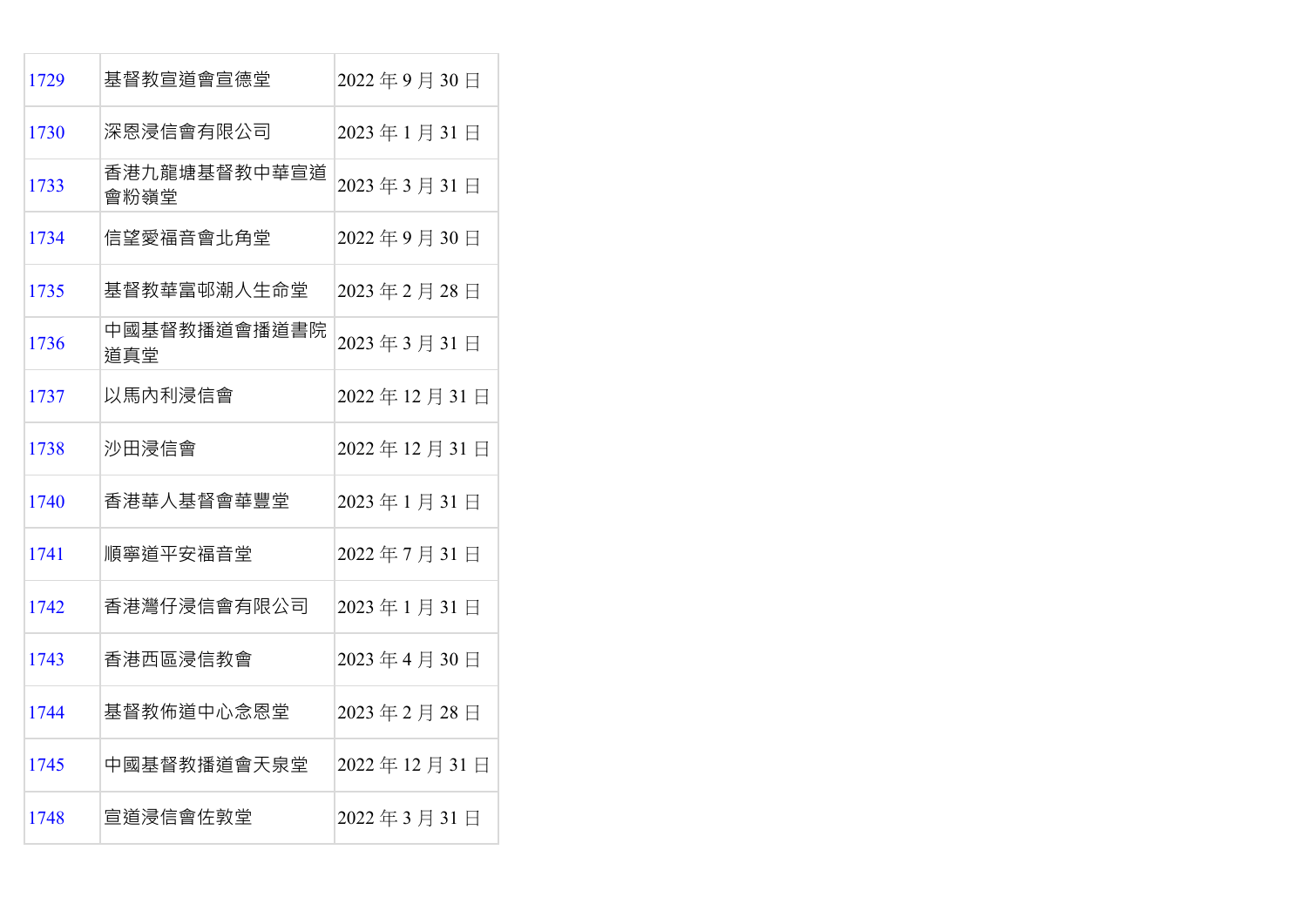| 1749 | 香港宣教會恩召堂                | 2023年2月28日  |
|------|-------------------------|-------------|
| 1750 | 基督教恩臨堂有限公司              | 2023年1月31日  |
| 1754 | 基督教香港崇真會筲箕灣堂            | 2022年6月30日  |
| 1759 | 基督教聖約教會遠東堂              | 2022年8月31日  |
| 1762 | 基督教宣道會美孚堂               | 2022年12月31日 |
| 1763 | 博恩浸信會                   | 2022年12月31日 |
| 1765 | 救世軍沙田隊                  | 2022年11月30日 |
| 1770 | 大學浸信會                   | 2022年8月31日  |
| 1772 | 中國基督教播道會福溢堂             | 2023年2月28日  |
| 1775 | 基督教浸信會為道堂               | 2023年1月31日  |
| 1776 | 香港基督教循道衛理聯合教<br>會安素堂    | 2022年3月31日  |
| 1777 | 宣恩浸信會                   | 2023年4月30日  |
| 1781 | 中華基督教會基道堂 (第三<br>堂)有限公司 | 2023年4月30日  |
| 1782 | 基督教宣道會美門堂               | 2022年12月31日 |
| 1786 | 基督教協基會錫安堂               | 2022年9月30日  |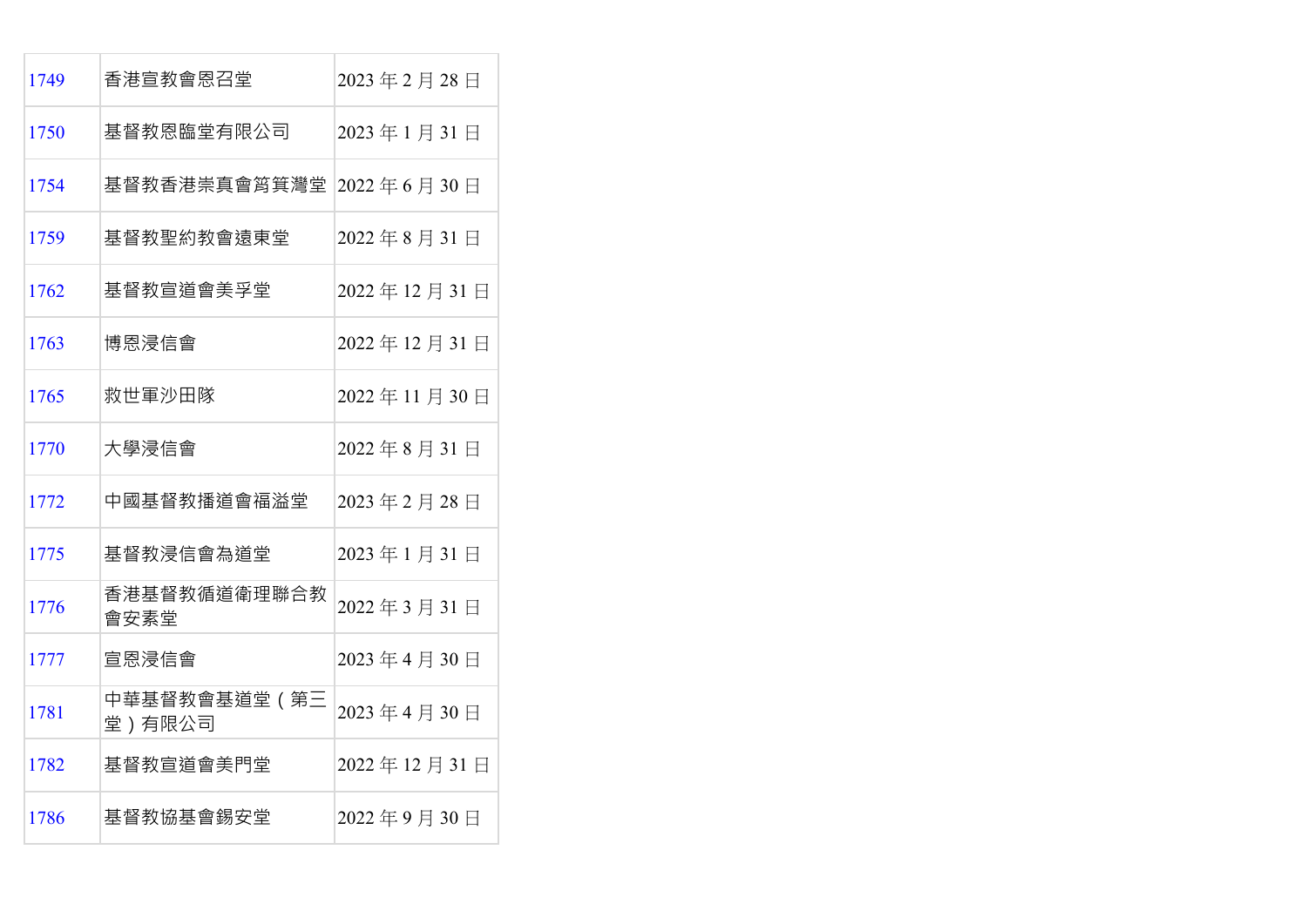| 1787 | 基督葡萄園               | 2022年3月31日  |
|------|---------------------|-------------|
| 1790 | 基督教潮人基列堂            | 2022年8月31日  |
| 1796 | 中華基督教會聖光堂           | 2022年12月31日 |
| 1798 | 基督教會忠愛堂             | 2023年1月31日  |
| 1802 | 白田浸信會有限公司           | 2023年4月30日  |
| 1803 | 中華基督教會合一堂 (九龍<br>堂) | 2023年3月31日  |
| 1806 | 基督教宣道會宣基堂           | 2023年2月28日  |
| 1807 | 中國基督教播道會愛秩序灣<br>堂   | 2022年8月31日  |
| 1808 | 百德浸信會               | 2023年1月31日  |
| 1811 | 彩坪浸信會               | 2022年5月31日  |
| 1816 | 基督徒信望愛堂 (逸東堂)       | 2022年8月31日  |
| 1818 | 中國基督教播道會愛泉堂         | 2023年5月31日  |
| 1822 | 中華基督教會青衣全完堂         | 2022年11月30日 |
| 1825 | 基督徒信望愛堂大埔堂          | 2021年12月31日 |
| 1827 | 錫安浸信會               | 2023年1月31日  |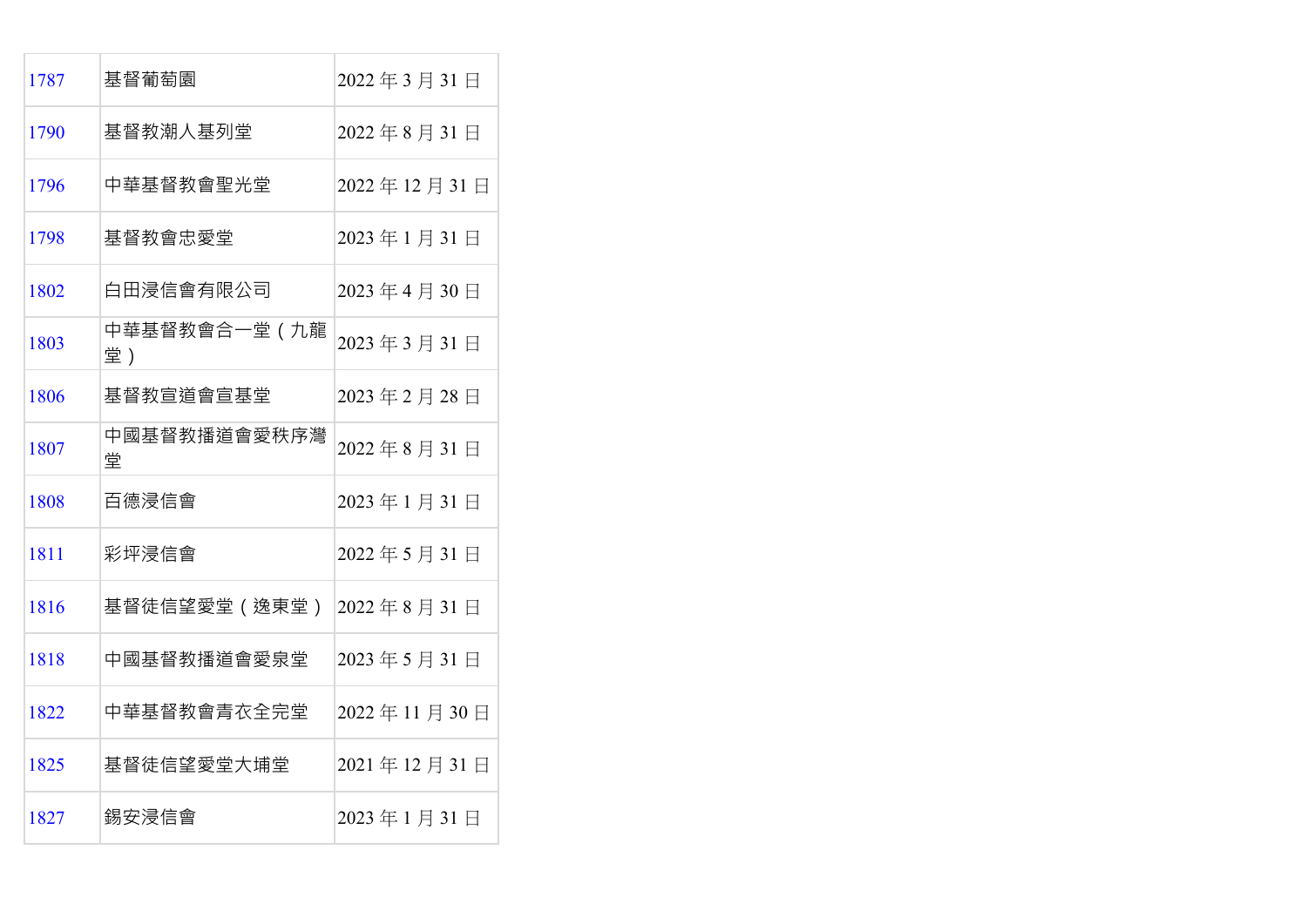| 1828 | 馬頭圍基督教會土瓜灣堂         | 2023年1月31日  |
|------|---------------------|-------------|
| 1829 | 宣道會基蔭堂              | 2022年7月31日  |
| 1834 | 基督教香港崇真會救恩堂粉<br>嶺分堂 | 2023年3月31日  |
| 1839 | 香港伯特利教會慈愛堂          | 2022年9月30日  |
| 1840 | 真理基石浸信會 (火炭堂)       | 2022年7月31日  |
| 1844 | 香港宣教會恩雨堂            | 2022年12月31日 |
| 1845 | 基督教銘恩堂(粉嶺堂)         | 2022年12月31日 |
| 1846 | 西貢浸信會               | 2022年12月31日 |
| 1847 | 中國基督教播道會厚恩堂         | 2023年2月28日  |
| 1849 | 中國基督教播道會天福堂         | 2023年3月31日  |
| 1850 | 基督教恩典生命堂有限公司        | 2023年1月31日  |
| 1852 | 中華基督教會小西灣堂          | 2022年1月31日  |
| 1853 | 基督教中國佈道會九龍灣萬<br>善堂  | 2023年1月31日  |
| 1855 | 上水平安福音堂             | 2022年11月30日 |
| 1857 | 中華傳道會活水堂            | 2022年4月30日  |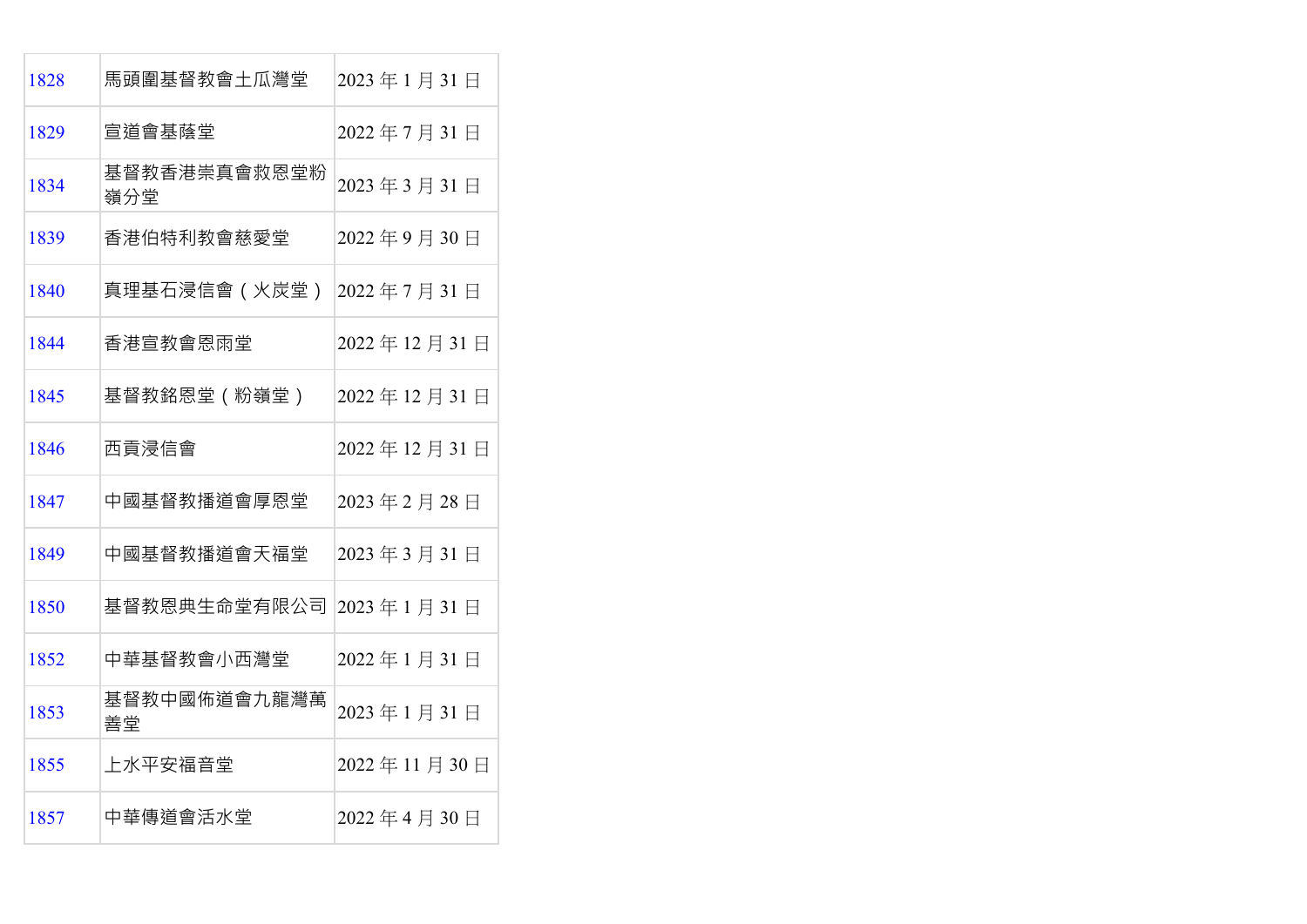| 1859 | 基督教宣道會宣麗堂                      | 2023年3月31日  |
|------|--------------------------------|-------------|
| 1866 | 循道衛理聯合教會亞斯理堂                   | 2022年4月30日  |
| 1867 | 基督教宣道會蝴蝶灣堂                     | 2022年5月31日  |
| 1869 | 中華基督教禮賢會禮中堂                    | 2023年1月31日  |
| 1870 | 新生命福音堂                         | 2023年1月31日  |
| 1873 | 東方基督教會恩光堂                      | 2022年2月28日  |
| 1874 | 循道衛理聯合教會馬鞍山堂  2022 年 12 月 31 日 |             |
| 1875 | 浸信宣道會恩霖堂有限公司                   | 2023年7月31日  |
| 1876 | 錫安傳道會豐盛堂                       | 2023年3月31日  |
| 1879 | 基督教宣道會廣恩堂                      | 2021年12月31日 |
| 1880 | 將軍澳浸信會                         | 2023年3月31日  |
| 1882 | 金巴崙長老會寶臨堂                      | 2022年5月31日  |
| 1883 | 荃灣眾安浸信會                        | 2023年5月31日  |
| 1884 | 新生命浸信會有限公司                     | 2022年10月31日 |
| 1888 | 麗澤中學                           | 2022年8月31日  |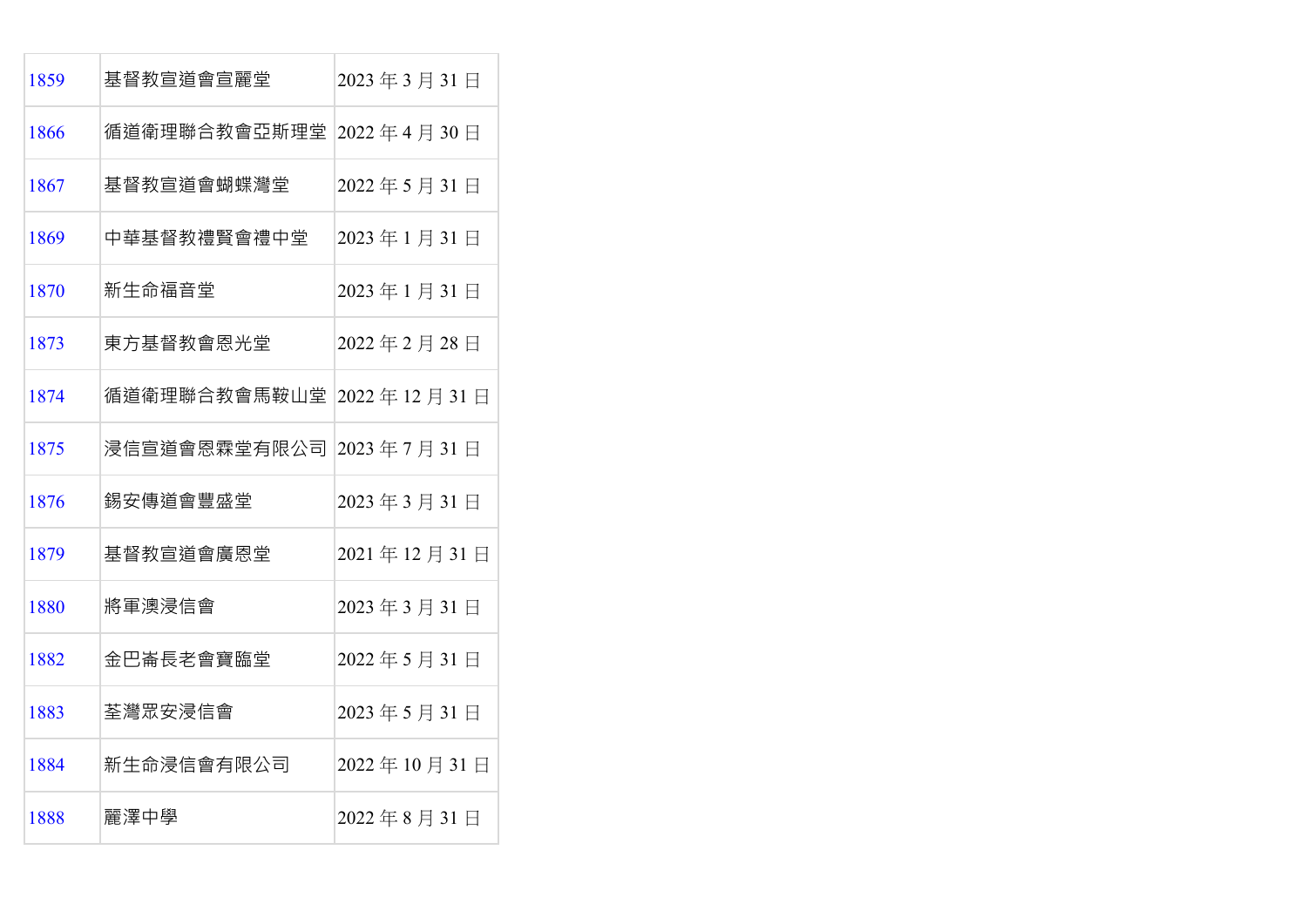| 1891 | 香港路德會沙崙堂                 | 2022年12月31日 |
|------|--------------------------|-------------|
| 1892 | 葵涌平安福音堂有限公司              | 2022年11月30日 |
| 1893 | 竹園區神召會高山堂                | 2022年9月30日  |
| 1894 | 麗城浸信會                    | 2022年12月31日 |
| 1896 | 基督教非拉鐵非教會                | 2022年1月31日  |
| 1897 | 中華基督教會大角咀基全堂<br>有限公司     | 2023年1月31日  |
| 1899 | 荃葵崇真堂                    | 2023年3月31日  |
| 1904 | 元朗靈糧堂                    | 2022年9月30日  |
| 1905 | 洪水橋靈糧堂                   | 2022年9月30日  |
| 1906 | 屯門靈糧堂                    | 2022年9月30日  |
| 1907 | 元福靈糧堂                    | 2022年9月30日  |
| 1908 | 元光靈糧堂                    | 2022年9月30日  |
| 1910 | 主恩靈糧堂                    | 2022年11月30日 |
| 1912 | 基督教香港信義會馬鞍山真<br>理堂       | 2022年12月31日 |
| 1915 | 中華基督教會合一堂香港堂  2023年3月31日 |             |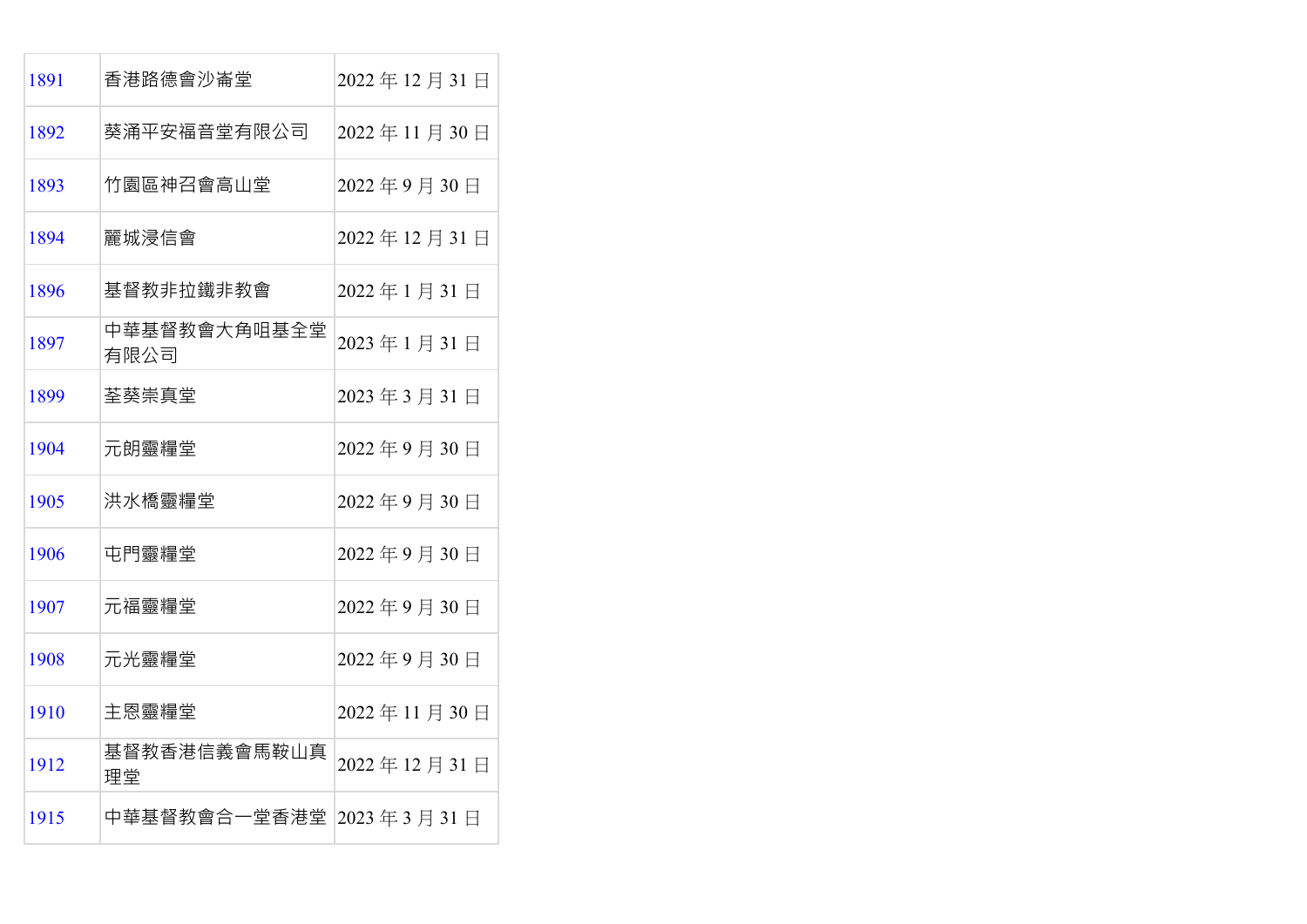| 1918 | 宣道會元基堂                 | 2023年1月31日  |
|------|------------------------|-------------|
| 1919 | 靈糧堂秀德小學                | 2022年11月30日 |
| 1920 | 香港上帝五旬節會               | 2022年5月31日  |
| 1922 | 中華基督教會基華堂              | 2022年6月30日  |
| 1923 | 神召會元朗福音中心              | 2022年8月31日  |
| 1924 | 基督教協基會恩景堂              | 2023年4月30日  |
| 1928 | 廣源邨禧年浸信會               | 2022年6月30日  |
| 1930 | 基督教宣道會油麗堂              | 2022年8月31日  |
| 1934 | 香港浸信教會好鄰舍福音堂           | 2022年12月31日 |
| 1935 | 香港伯特利教會榮光堂有限<br>公司     | 2022年12月31日 |
| 1936 | 基督教宣道會青怡堂              | 2022年12月31日 |
| 1937 | 土瓜灣浸信會                 | 2022年12月31日 |
| 1938 | 中華基督教禮賢會香港堂石<br>排灣福音中心 | 2022年12月31日 |
| 1939 | 信望愛福音會筲箕灣堂             | 2023年1月31日  |
| 1940 | 牛頭角浸信會                 | 2023年2月28日  |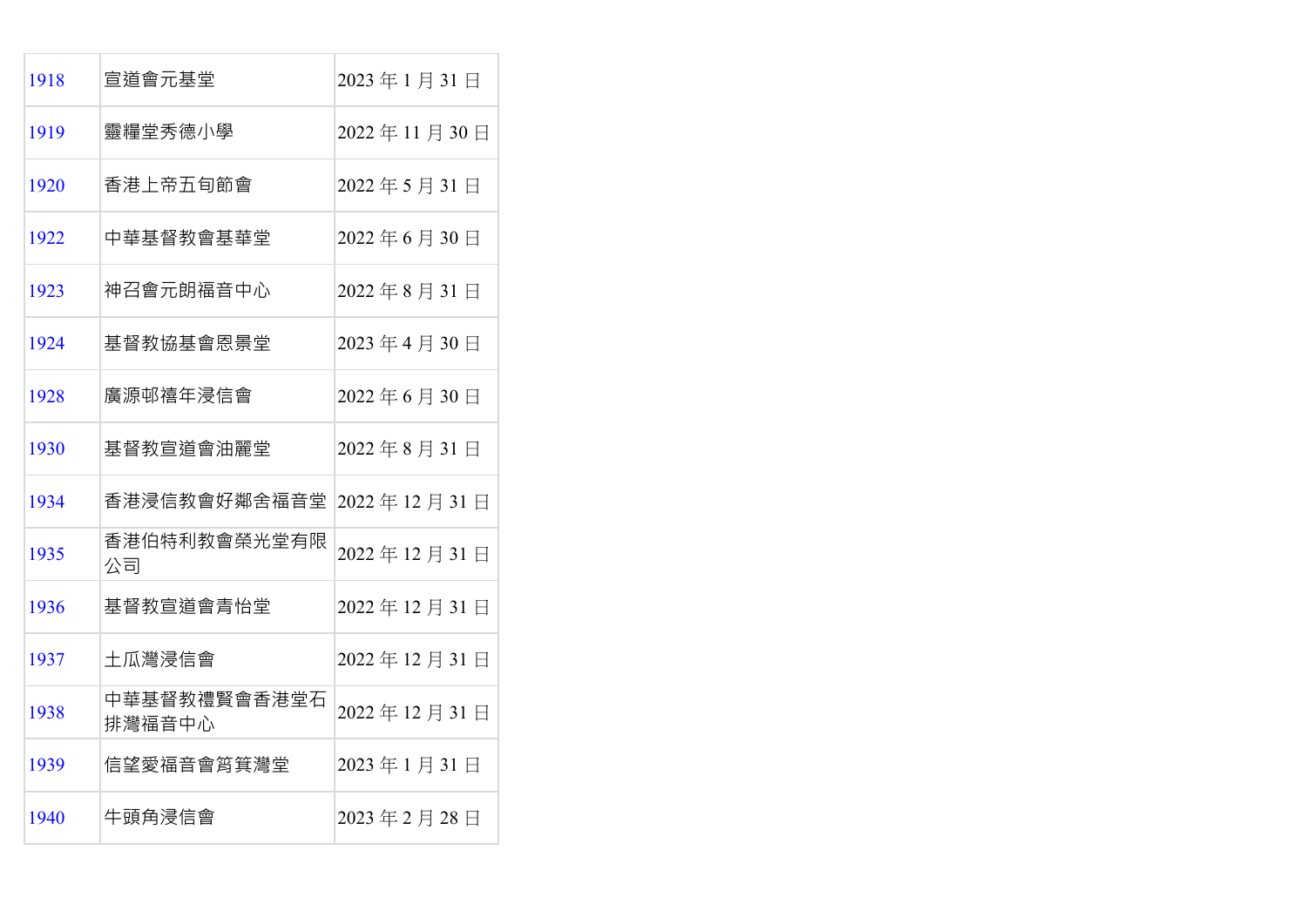| 1941 | 五旬節聖潔會九龍堂有限公<br>司    | 2023年2月28日  |
|------|----------------------|-------------|
| 1942 | 西環靈糧堂有限公司            | 2023年4月30日  |
| 1943 | 中國基督教播道會泉福堂          | 2023年4月30日  |
| 1944 | 主恩福音堂有限公司            | 2022年12月31日 |
| 1946 | 循道衛理聯合教會將軍澳堂         | 2022年12月31日 |
| 1947 | 香港九龍塘基督教中華宣道<br>會天耀堂 | 2022年12月31日 |
| 1949 | 基督教銘恩堂 (葵涌堂)         | 2022年3月31日  |
| 1950 | 烙恩浸信會                | 2022年7月31日  |
| 1951 | 中國神學研究院              | 2022年7月31日  |
| 1953 | 香港基督教崇真會深水埗堂         | 2022年8月31日  |
| 1954 | 基督教宣道會以勒堂            | 2022年8月31日  |
| 1955 | 中華基督教會大埔堂有限公<br>司    | 2022年8月31日  |
| 1959 | 基督教靈糧之家              | 2023年1月31日  |
| 1960 | 中華基督教會富善懍遵堂          | 2023年1月31日  |
| 1961 | 中國基督教播道會迦南道真<br>堂    | 2023年1月31日  |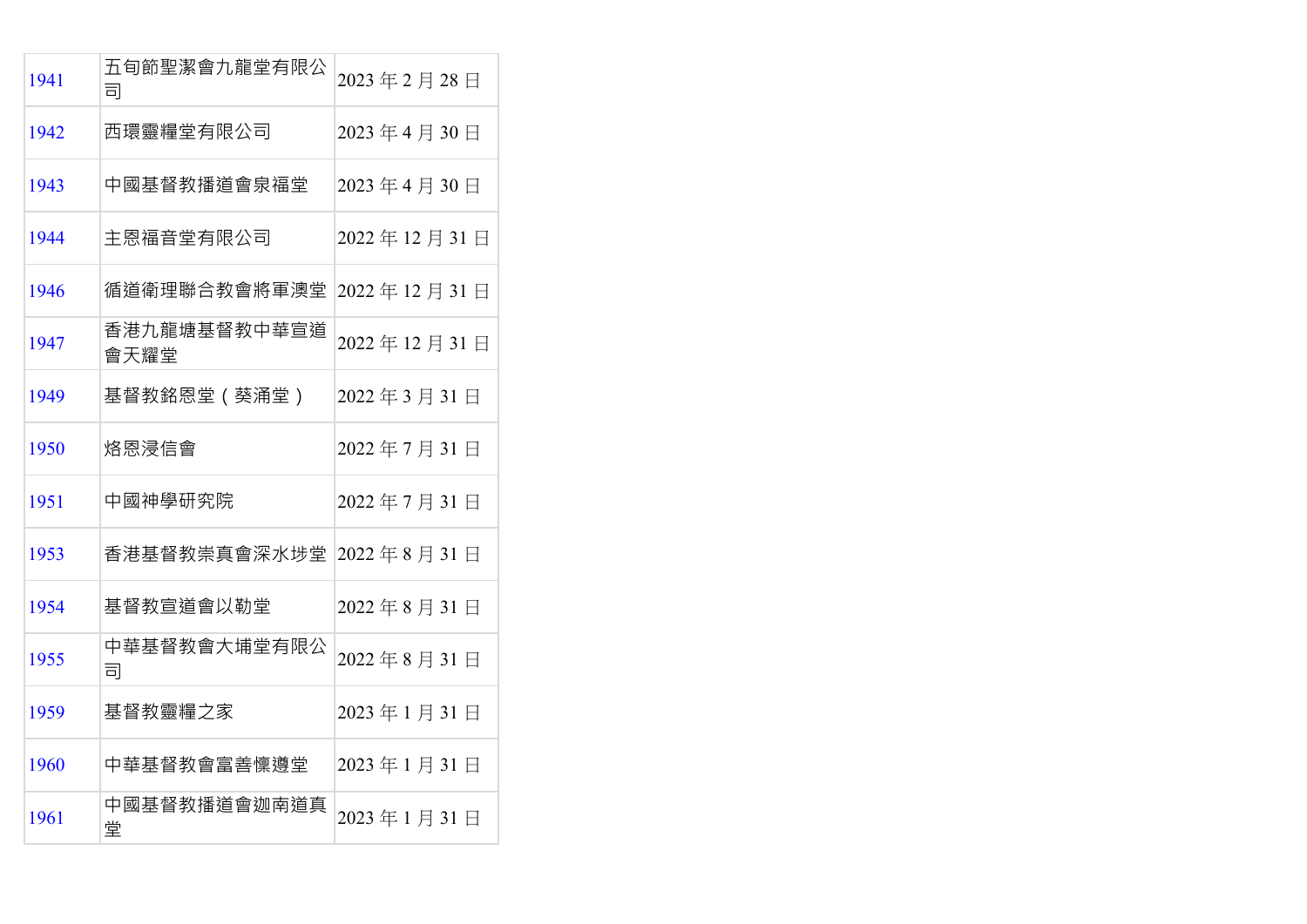| 1962 | 綠楊浸信會                | 2023年3月31日  |
|------|----------------------|-------------|
| 1963 | 牛頭角平安福音堂有限公司         | 2023年2月28日  |
| 1967 | 基督教宣道會洪恩堂            | 2023年5月31日  |
| 1968 | 筲箕灣福音堂有限公司           | 2022年12月31日 |
| 1969 | 香港九龍塘基督教中華宣道<br>會鞍盛堂 | 2022年5月31日  |
|      |                      | 2022年6月30日  |
| 1971 | 真理基石浸信會 (石門堂)        | 2022年7月31日  |
| 1972 | 基督教宣道會證恩堂            | 2022年12月31日 |
| 1973 | 太子平安福音堂              | 2022年9月30日  |
| 1976 | 中國佈道會聖道堂             | 2022年10月31日 |
| 1977 | 中華基督教禮賢會荃灣堂          | 2022年12月31日 |
| 1978 | 基督教宣道會愉景灣堂           | 2023年1月31日  |
| 1979 | 基督教宣道會將軍澳堂           | 2023年3月31日  |
| 1981 | 海怡浸信教會               | 2023年1月31日  |
| 1983 | 基督教宣道會活水堂            | 2023年3月31日  |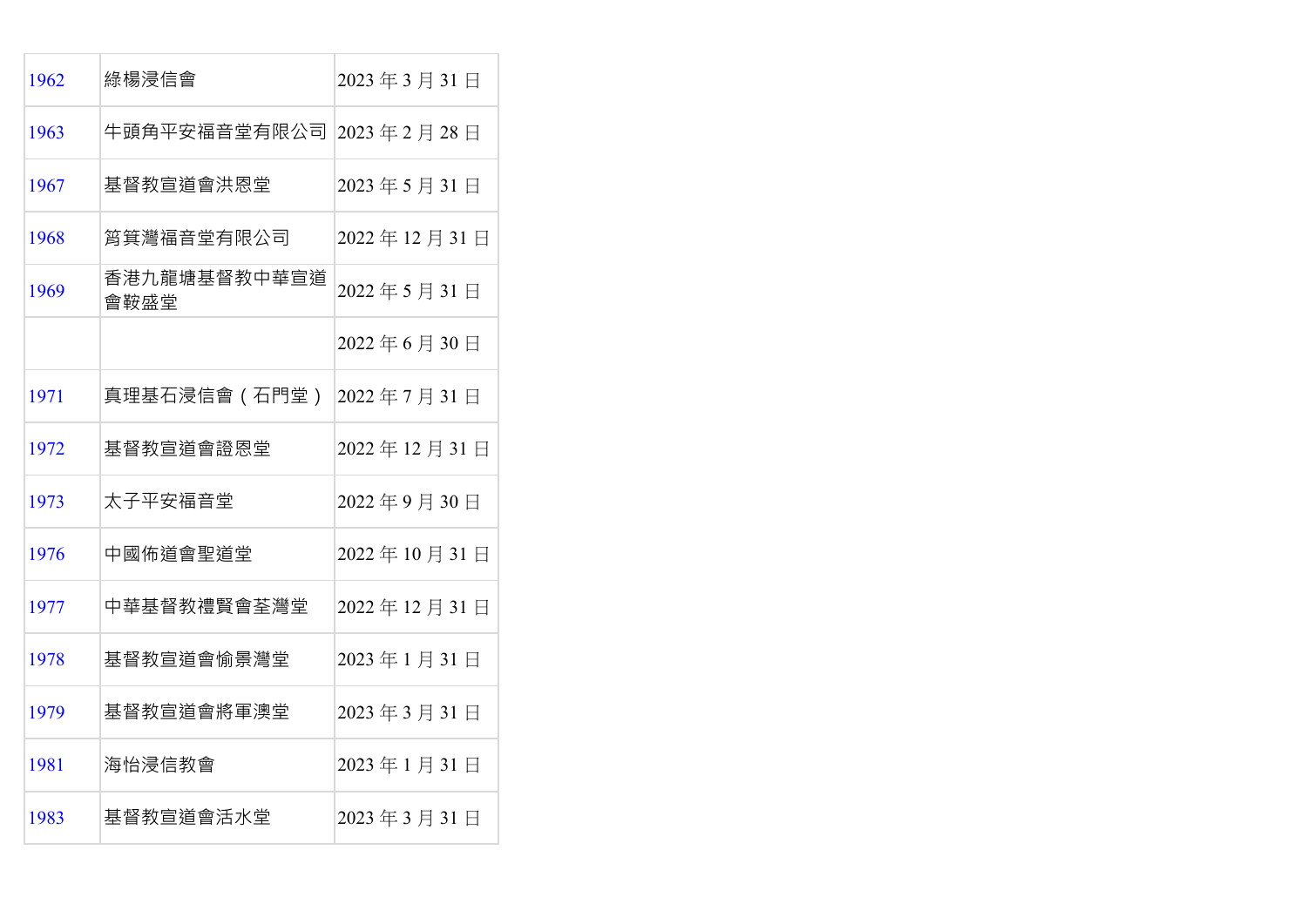| 1985 | 基督教宣道會華貴堂            | 2022年5月31日  |
|------|----------------------|-------------|
| 1986 | 新希望浸信會(景林堂)          | 2022年10月31日 |
| 1987 | 新希望浸信會(陽光堂)          | 2022年10月31日 |
| 1988 | 真理基石浸信會(馬鞍山<br>堂)    | 2022年6月30日  |
| 1989 | 香港聖公會聖士提反堂           | 2022年6月30日  |
| 1990 | 花園大廈浸信會有限公司          | 2022年2月28日  |
| 1991 | 圓洲角浸信會福溢堂            | 2022年5月31日  |
| 1992 | 慈雲山浸信會               | 2022年11月30日 |
| 1993 | 中國基督教播道會望福堂          | 2023年4月30日  |
| 1994 | 中國基督教播道會恩福堂<br>(東九堂) | 2023年2月28日  |
| 1995 | 中國基督教播道會恩福馬鞍<br>山堂   | 2022年10月31日 |
| 1996 | 基督教恩霖堂(啟德堂)有<br>限公司  | 2022年10月31日 |
| 1999 | 基督教中國佈道會感恩堂          | 2022年11月30日 |
| 2000 | 中國基督徒會主恩堂            | 2022年12月31日 |
| 2001 | 宣道會康怡堂               | 2023年2月28日  |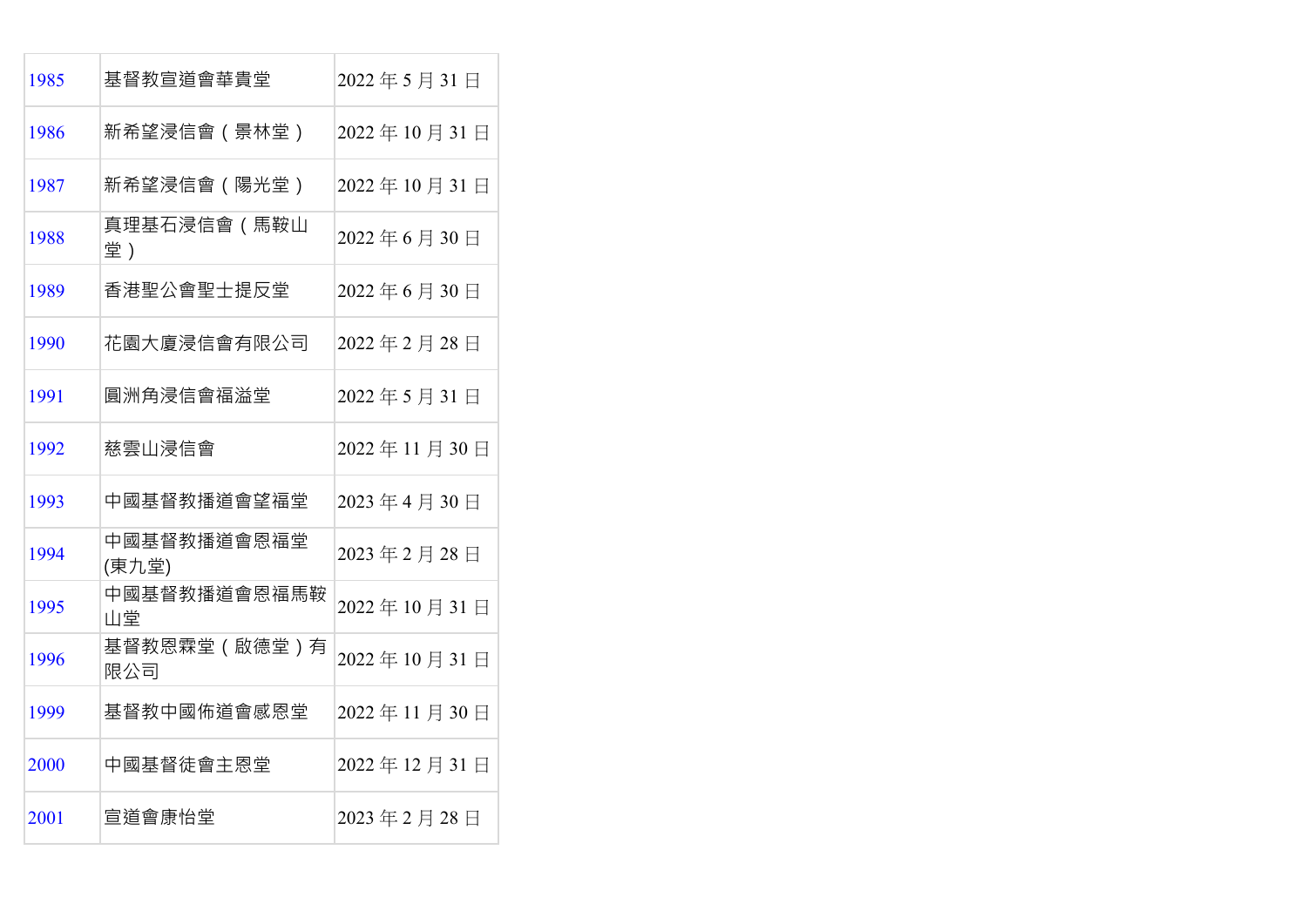| 2002 | 宣道會景林堂       | 2023年1月31日  |
|------|--------------|-------------|
| 2003 | 中華傳道會上水基督教會  | 2023年1月31日  |
| 2005 | 中國基督教播道會和平堂  | 2023年3月31日  |
| 2006 | 中華基督教會望覺協和堂  | 2023年3月31日  |
| 2007 | 基督教香港信義會永生堂  | 2023年4月30日  |
| 2008 | 九龍城潮語浸信會     | 2022年12月31日 |
| 2009 | 青衣基督教惠荃堂     | 2022年5月31日  |
| 2010 | 基督教宣道會希伯崙堂   | 2022年5月31日  |
| 2013 | 平安福音堂        | 2022年3月31日  |
| 2015 | 中華基督教會基新堂    | 2022年7月31日  |
| 2017 | 基督教會恆道堂(葵涌堂) | 2022年12月31日 |
| 2018 | 香港懷恩浸信教會     | 2022年11月30日 |
| 2022 | 基督教宣道會愛光堂    | 2022年12月31日 |
| 2023 | 富安浸信會禧年堂     | 2022年12月31日 |
| 2024 | 中華基督教會基富堂    | 2023年3月31日  |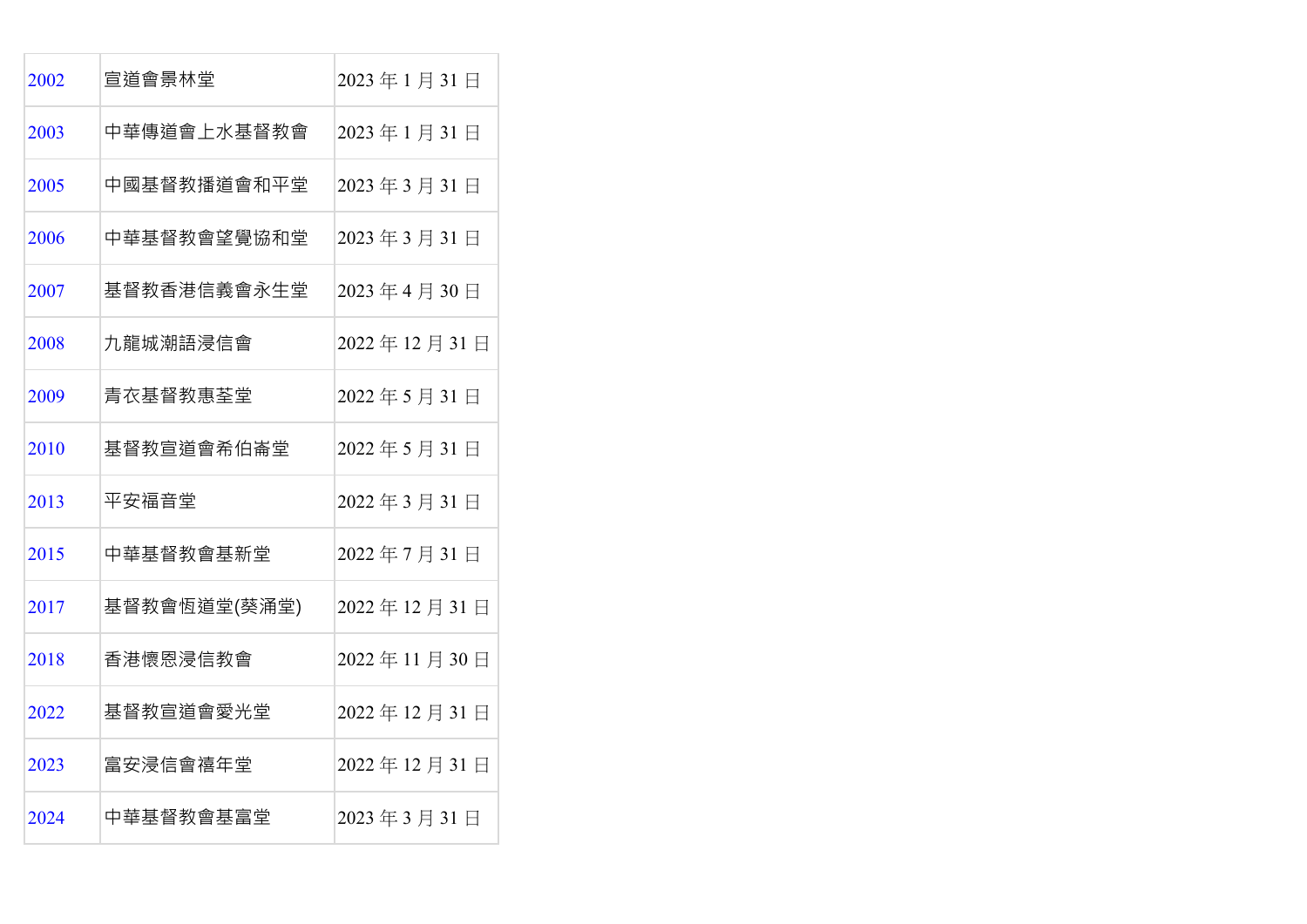| 2026 | 基督教中國佈道會九龍萬善<br>堂    | 2022年11月30日 |
|------|----------------------|-------------|
| 2029 | 茶果嶺浸信會觀塘堂            | 2023年3月31日  |
| 2030 | 茶果嶺浸信會茶果嶺堂           | 2023年3月31日  |
| 2031 | 中華基督教會林馬堂            | 2022年2月28日  |
| 2033 | 香港九龍塘基督教中華宣道<br>會恩友堂 | 2021年12月31日 |
| 2035 | 中華基督教會合一堂北角堂         | 2023年3月31日  |
| 2037 | 基督教九龍五旬節會沙田堂         | 2022年6月30日  |
| 2038 | 香港懷恩浸信教會耀興浸信<br>會福音堂 | 2022年12月31日 |
| 2039 | 天水圍靈糧堂               | 2022年9月30日  |
| 2040 | 浸信宣道會呂明才小學法團<br>校董會  | 2022年8月31日  |
| 2041 | 中國基督教播道會恩福馬鞍<br>山堂   | 2022年10月31日 |
| 2042 | 基督教宣道會盈豐堂            | 2023年3月31日  |
| 2043 | 西九浸信會                | 2022年12月31日 |
| 2044 | 基督教宣道會寶湖堂            | 2022年5月31日  |
| 2045 | 鑽石山浸信會               | 2022年7月31日  |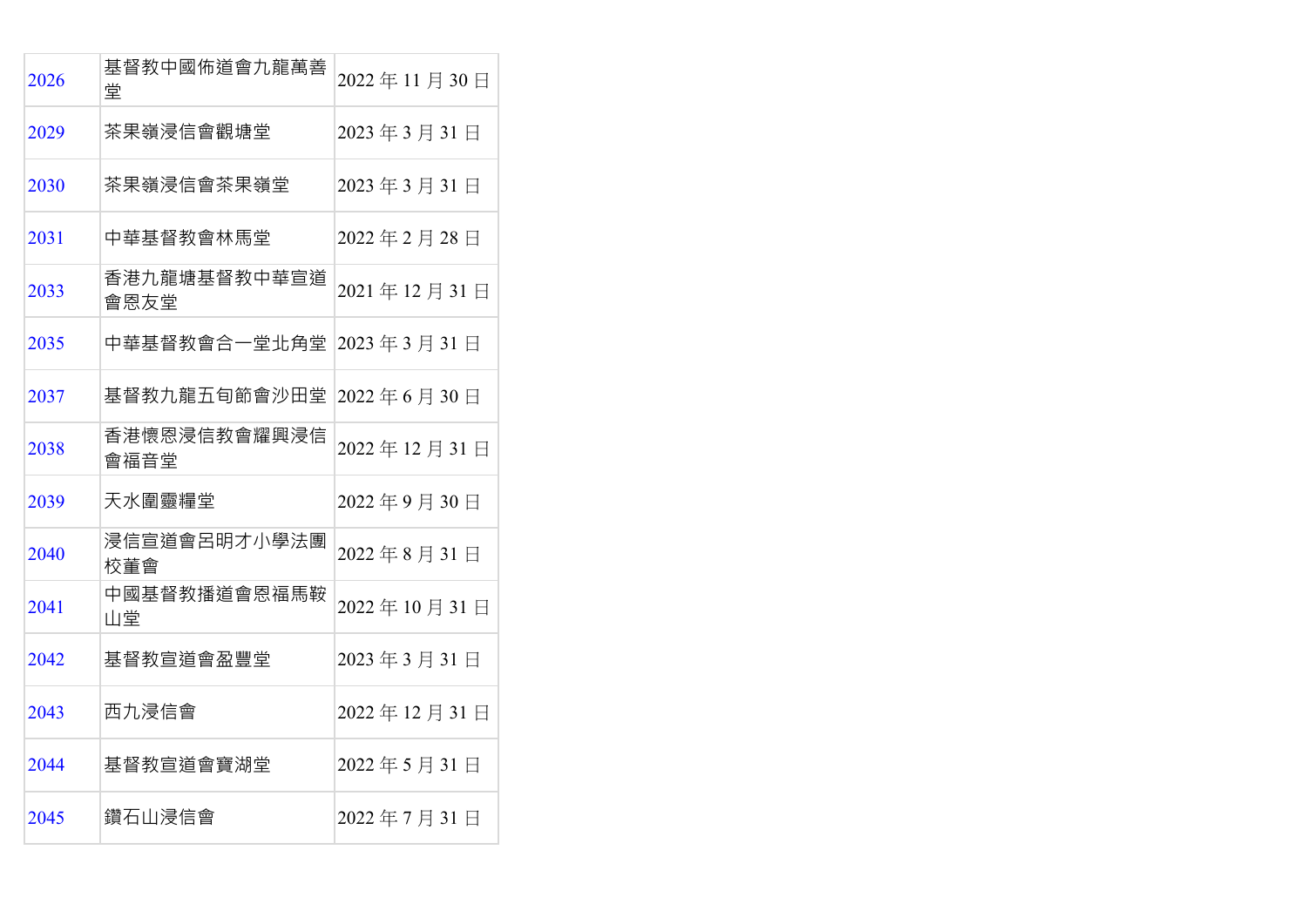| 2046 | 香港門諾會信恩堂          | 2022年12月31日 |
|------|-------------------|-------------|
| 2049 | 基督教聖約教會盛恩堂        | 2022年12月31日 |
| 2050 | 藍田靈糧堂             | 2022年12月31日 |
| 2051 | 循理會忠心堂            | 2023年1月31日  |
| 2052 | 中華傳道會柴灣堂          | 2023年1月31日  |
| 2054 | 基督教銘恩堂九龍灣堂        | 2023年3月31日  |
| 2055 | 基督教香港信義會天恩堂       | 2021年12月31日 |
| 2059 | 鰂魚涌浸信會            | 2022年6月30日  |
| 2060 | 基督教香港崇真會南華莆堂      | 2022年6月30日  |
| 2063 | 香港浸信教會顯理福音堂       | 2022年12月31日 |
| 2065 | 基督教宣道會青恩堂         | 2022年12月31日 |
| 2068 | 青山道潮語浸信會          | 2022年6月30日  |
| 2069 | 基督教香港信義會深信學校      | 2022年9月30日  |
| 2071 | 中華基督教會灣仔堂基道小<br>壆 | 2022年8月31日  |
| 2072 | 英華小學              | 2022年8月31日  |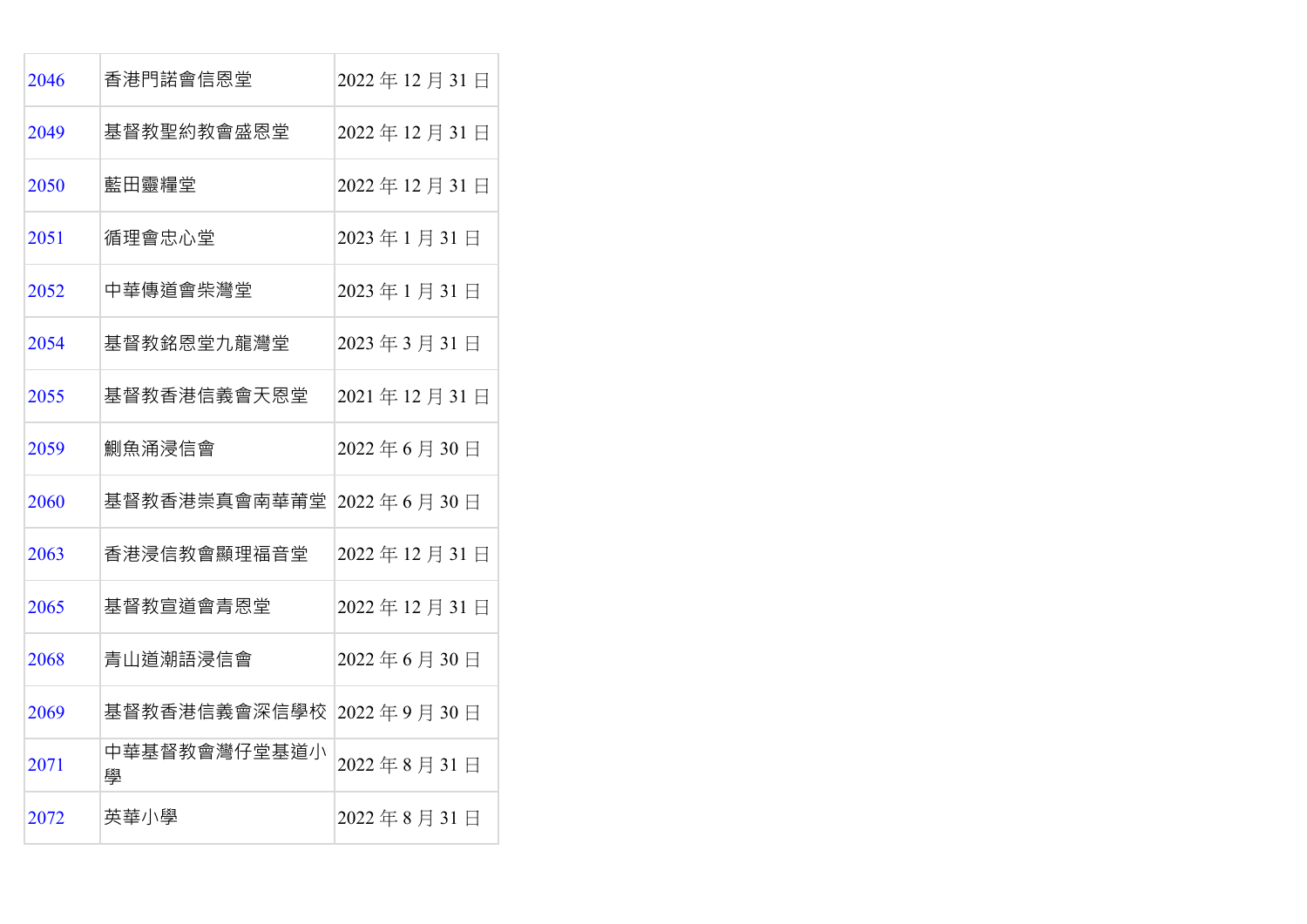| 2073 | 澳門基督教會信心堂         | 2021年12月31日 |
|------|-------------------|-------------|
| 2075 | 基督教宣道會秀茂坪堂        | 2022年10月31日 |
| 2078 | 宣道會國語堂            | 2022年12月31日 |
| 2080 | 基督教宣道會樂富堂         | 2022年9月30日  |
| 2081 | 香港宣教會恩溢堂          | 2023年1月31日  |
| 2082 | 中華基督教會田景堂有限公<br>司 | 2022年6月30日  |
| 2083 | 中華基督教會望覺堂啟愛學<br>校 | 2022年12月31日 |
| 2084 | 中華聖潔會             | 2021年12月31日 |
| 2085 | 柴灣福音堂             | 2022年12月31日 |
| 2087 | 荃灣浸信會牧愛福音堂        | 2022年12月31日 |
| 2089 | 中華傳道會佳音堂          | 2023年2月28日  |
| 2090 | 香港崇真會元朗崇真堂        | 2022年2月28日  |
| 2091 | 浸信宣道會明基堂有限公司      | 2022年12月31日 |
| 2092 | 基督教宣道會宣嶺堂         | 2022年3月31日  |
| 2093 | 啟田浸信會             | 2023年3月31日  |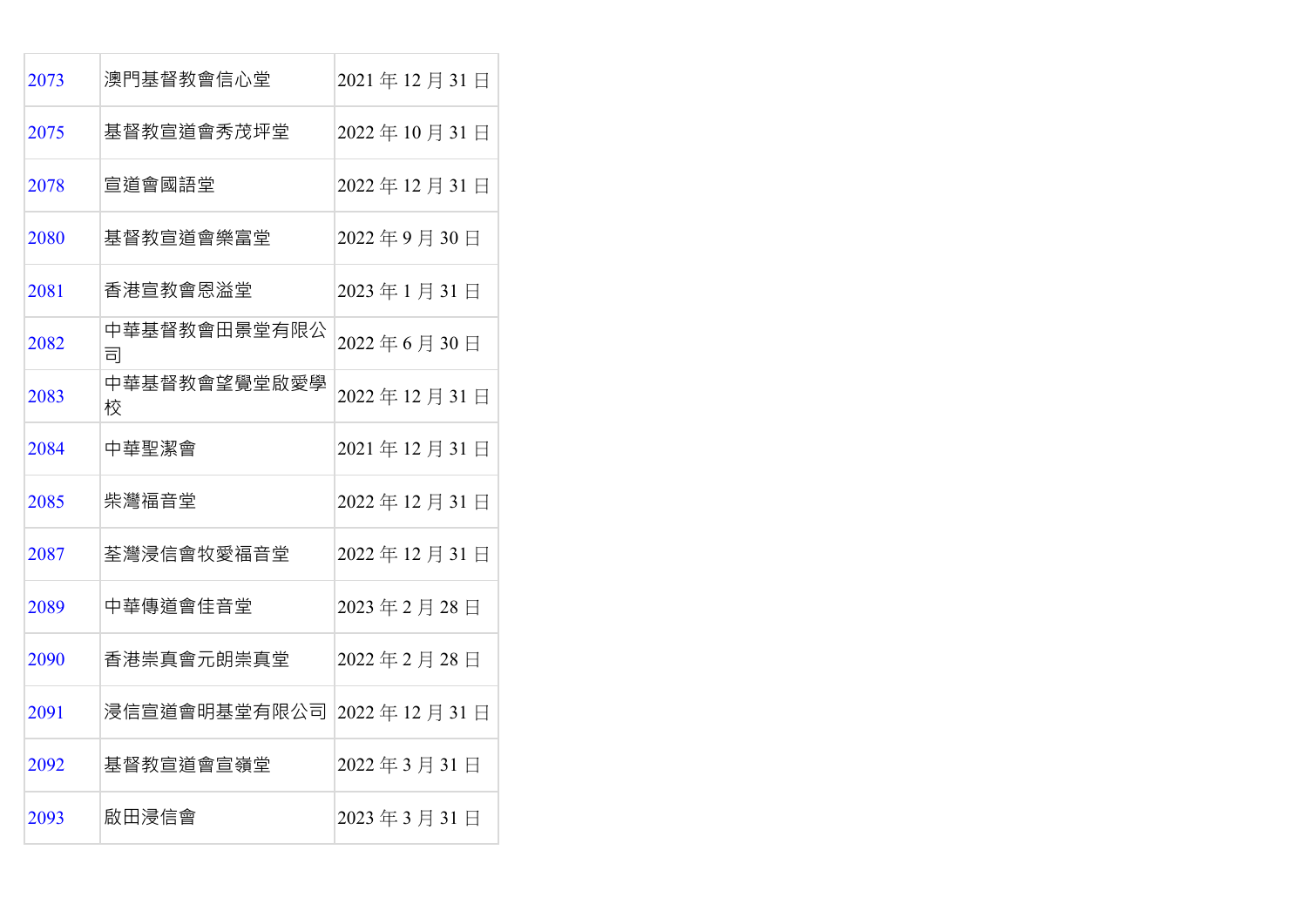| 2095 | 基督教豐盛生命堂(陽光廣<br>場) | 2022年6月30日  |
|------|--------------------|-------------|
| 2096 | 基立浸信會              | 2023年4月30日  |
| 2097 | 基督教新蒲崗潮人生命堂        | 2022年4月30日  |
| 2100 | 基督教樂傳生命堂有限公司       | 2022年6月30日  |
| 2101 | 中國基督教播道會傳恩堂        | 2023年5月31日  |
| 2102 | 基督徒信望愛堂沙田堂         | 2022年5月31日  |
| 2103 | 中華基督教會嶺東堂          | 2022年12月31日 |
| 2104 | 大埔基督徒會堂            | 2022年6月30日  |
| 2105 | 香港宣道會恩鍚堂           | 2022年8月31日  |
| 2107 | 基督教宣道會方舟之家         | 2022年12月31日 |
| 2108 | 中華基督教會合一堂馬鞍山<br>堂  | 2023年3月31日  |
| 2109 | 長康浸信會有限公司          | 2022年12月31日 |
| 2110 | 基督教宣道會香港仔堂         | 2021年12月31日 |
| 2111 | 基石浸信會              | 2022年12月31日 |
| 2113 | 基督教多加堂             | 2023年1月31日  |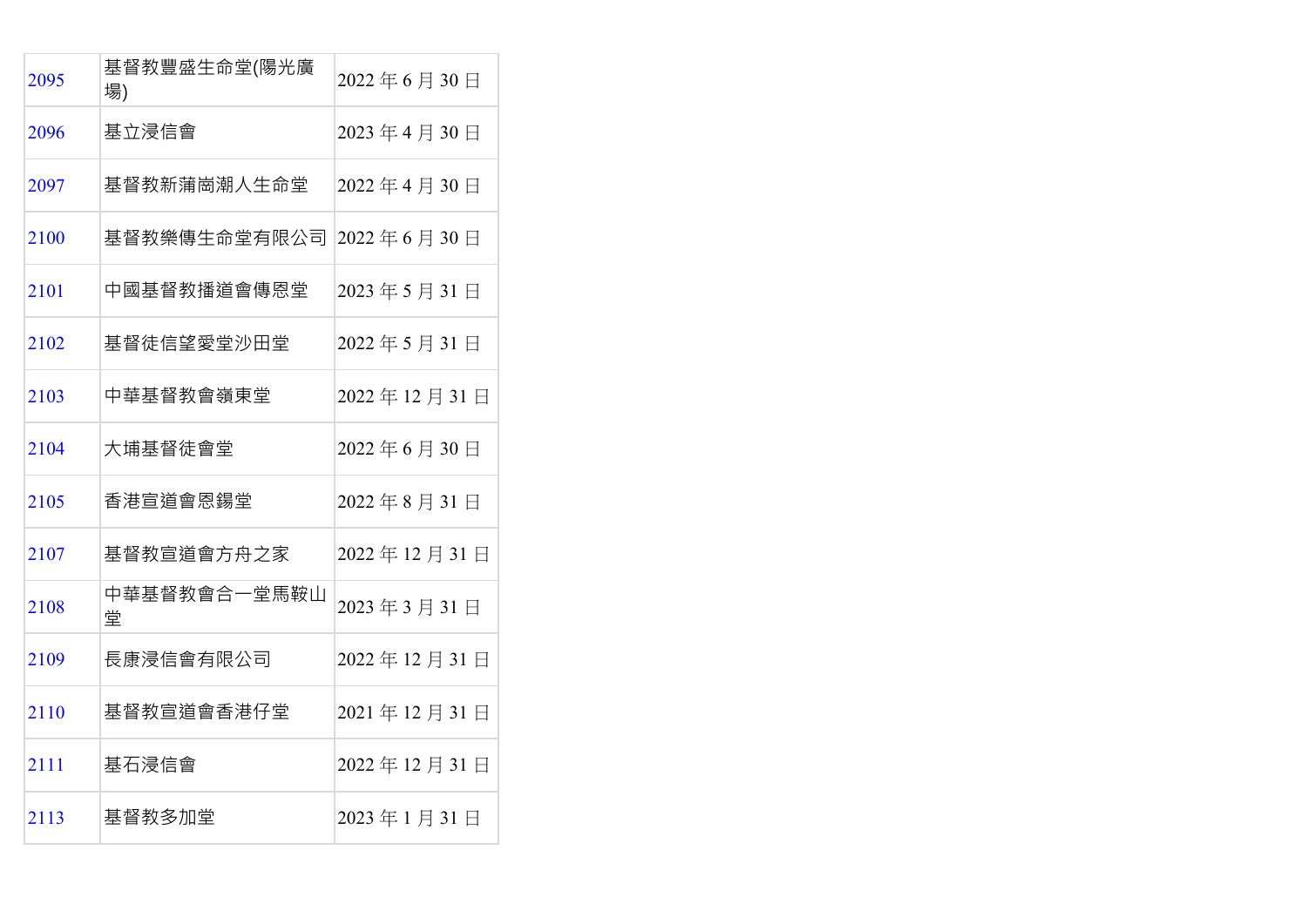| 2114 | 浸信宣道會明頌堂                | 2022年12月31日 |
|------|-------------------------|-------------|
| 2115 | 基督教宣道會會幕堂               | 2022年1月31日  |
| 2117 | 宣道會北角堂                  | 2023年2月28日  |
| 2118 | 基督教宣道會大窩口堂              | 2023年3月31日  |
| 2119 | 慈愛浸信會                   | 2023年4月30日  |
| 2120 | 香港伯特利教會慈恩堂              | 2022年4月30日  |
| 2121 | 中華宣道會豐盛堂                | 2023年3月31日  |
| 2122 | 宣道會國語堂                  | 2021年12月31日 |
| 2123 | 真理基石浸信會利安禮拜堂 2022年5月31日 |             |
| 2124 | 浸信宣道會明道堂                | 2022年5月31日  |
| 2125 | 基督教宣道會頌安幼稚園             | 2022年8月31日  |
| 2126 | 天水圍宣道幼稚園                | 2022年8月31日  |
| 2128 | 合一堂學校                   | 2022年8月31日  |
| 2129 | 合一堂單家傳紀念幼稚園幼<br>兒園      | 2022年9月30日  |
| 2130 | 覺思教會                    | 2022年8月31日  |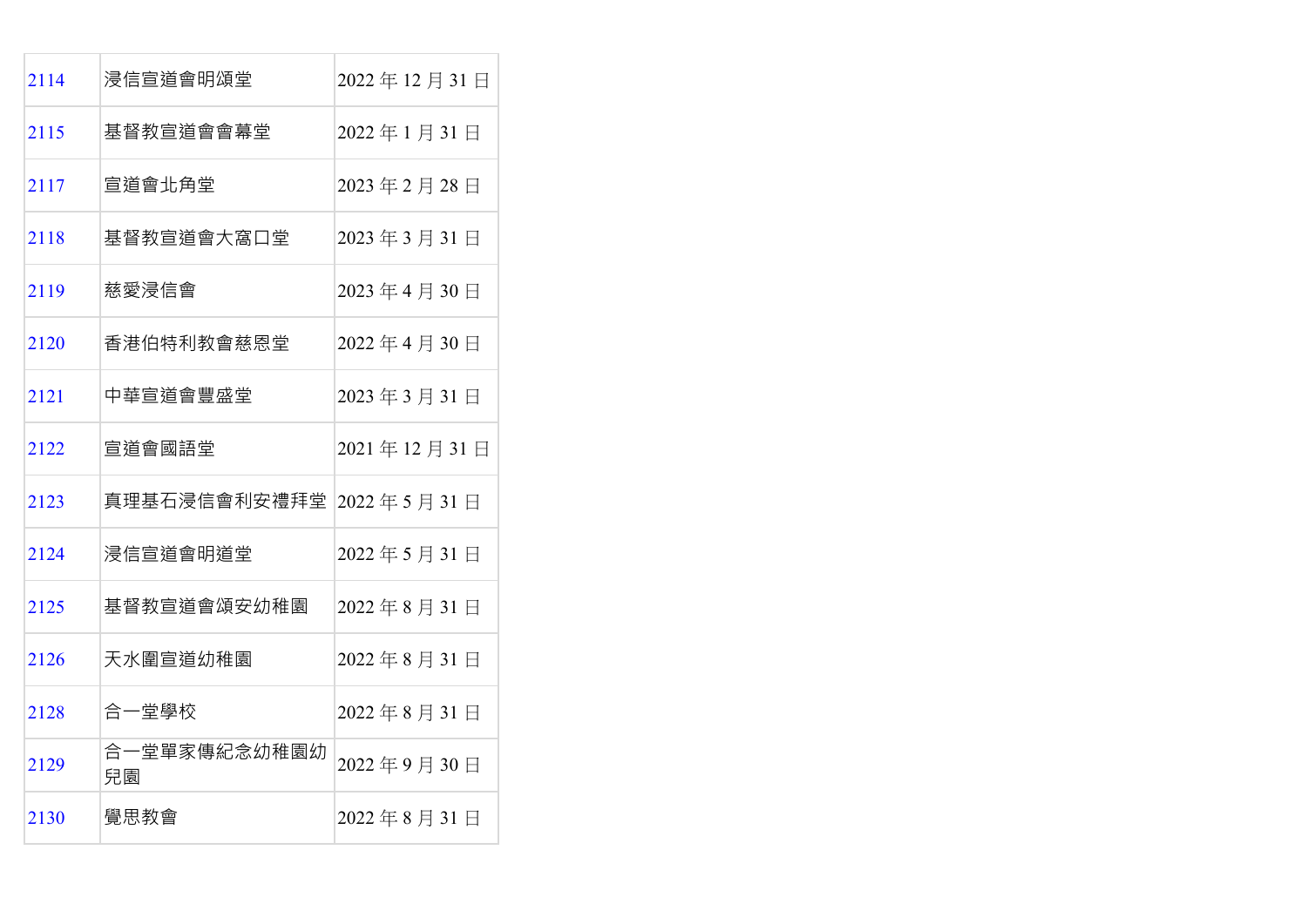| 2136 | 聖公會荊冕堂士德幼稚園有<br>限公司  | 2022年8月31日  |
|------|----------------------|-------------|
| 2140 | 馬鞍山循道衛理小學            | 2022年9月30日  |
| 2141 | 基督教彩恩團契              | 2022年4月30日  |
| 2142 | 崇真會美善幼稚園(馬鞍<br>山)    | 2022年9月30日  |
| 2143 | 基督教香港崇真會旺角堂          | 2023年5月31日  |
| 2147 | 中國基督教播道會顯恩堂          | 2022年12月31日 |
| 2148 | 勵德福音堂                | 2022年12月31日 |
| 2149 | 基督教宣道會頌安堂            | 2022年12月31日 |
| 2150 | 基督教福音聯合會宗聖堂          | 2022年12月31日 |
| 2151 | 路德會恩光堂               | 2022年12月31日 |
| 2152 | 基督教會恆道堂有限公司<br>(屯門堂) | 2023年1月31日  |
| 2153 | 沙田靈光教會               | 2022年12月31日 |
| 2155 | 基督教九龍城潮人生命堂          | 2023年2月28日  |
| 2156 | 中國基督教播道會福安堂有<br>限公司  | 2023年2月28日  |
| 2157 | 基督教聖約教會堅中堂           | 2023年3月31日  |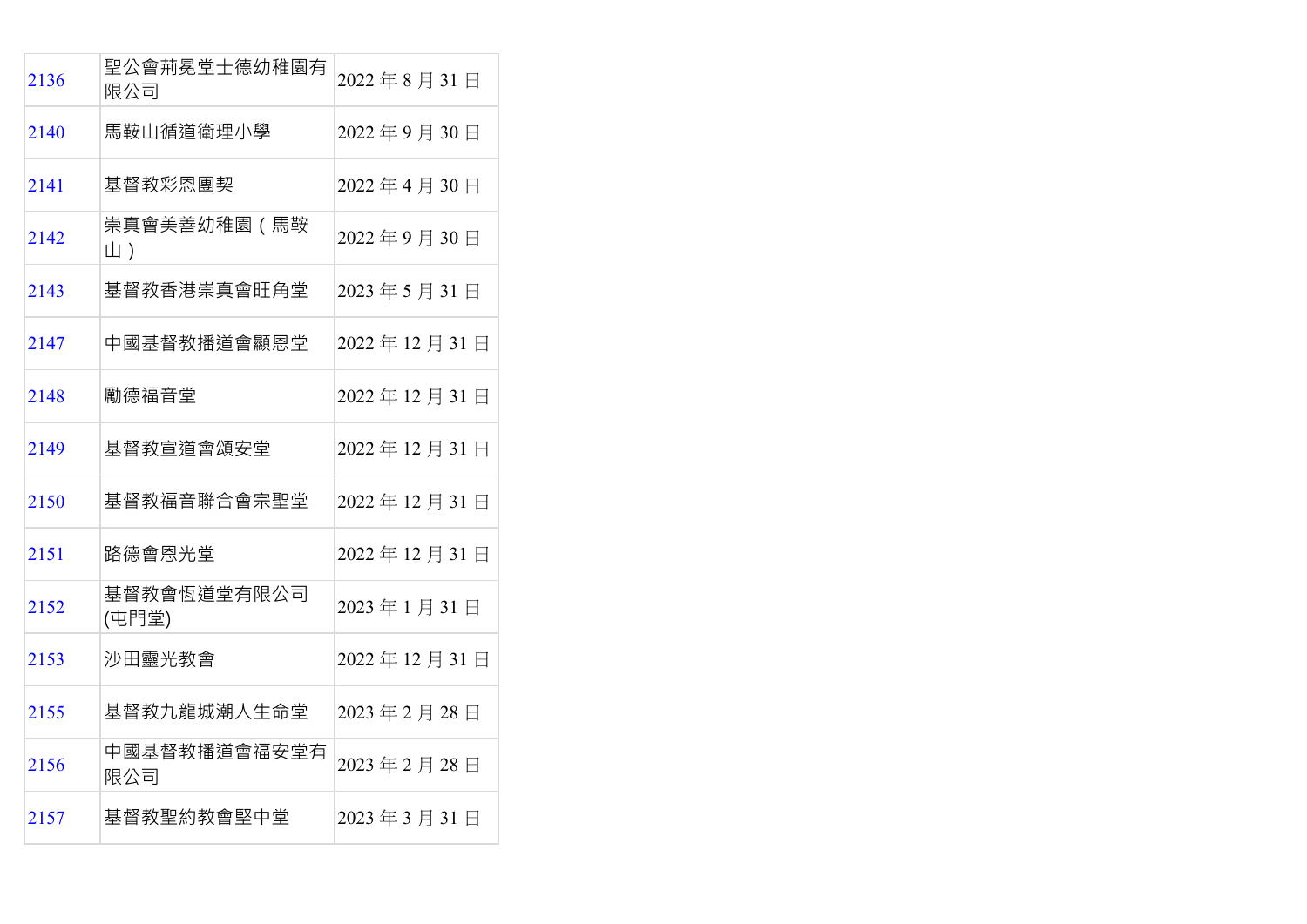| 2158 | 中國基督教播道會歡恩堂             | 2023年3月31日  |
|------|-------------------------|-------------|
| 2161 | 浸信宣道會恩禾堂                | 2022年4月30日  |
| 2164 | 基督教香港崇真會荃景堂             | 2022年5月31日  |
| 2165 | 中華錫安傳道會華基堂              | 2022年6月30日  |
| 2166 | 中華傳道會李賢堯紀念中學            | 2022年8月31日  |
| 2167 | 中國基督徒傳道會西大堂<br>(香港)有限公司 | 2022年6月30日  |
| 2168 | 中華基督教會國語堂               | 2022年7月31日  |
| 2170 | 金巴崙長老會禧臨堂               | 2022年12月31日 |
| 2171 | 宣道會雷蔡群樂幼稚園              | 2022年8月31日  |
| 2173 | 沙田崇真學校                  | 2022年8月31日  |
| 2174 | 路德會梁鉅鏐小學                | 2022年12月31日 |
| 2175 | 基督教牛頭角潮人生命堂             | 2022年12月31日 |
| 2176 | 香港聖公會荊冕堂                | 2022年12月31日 |
| 2178 | 香港宣教會恩磐堂                | 2021年12月31日 |
| 2179 | 基督教救世軍將軍澳隊              | 2022年12月31日 |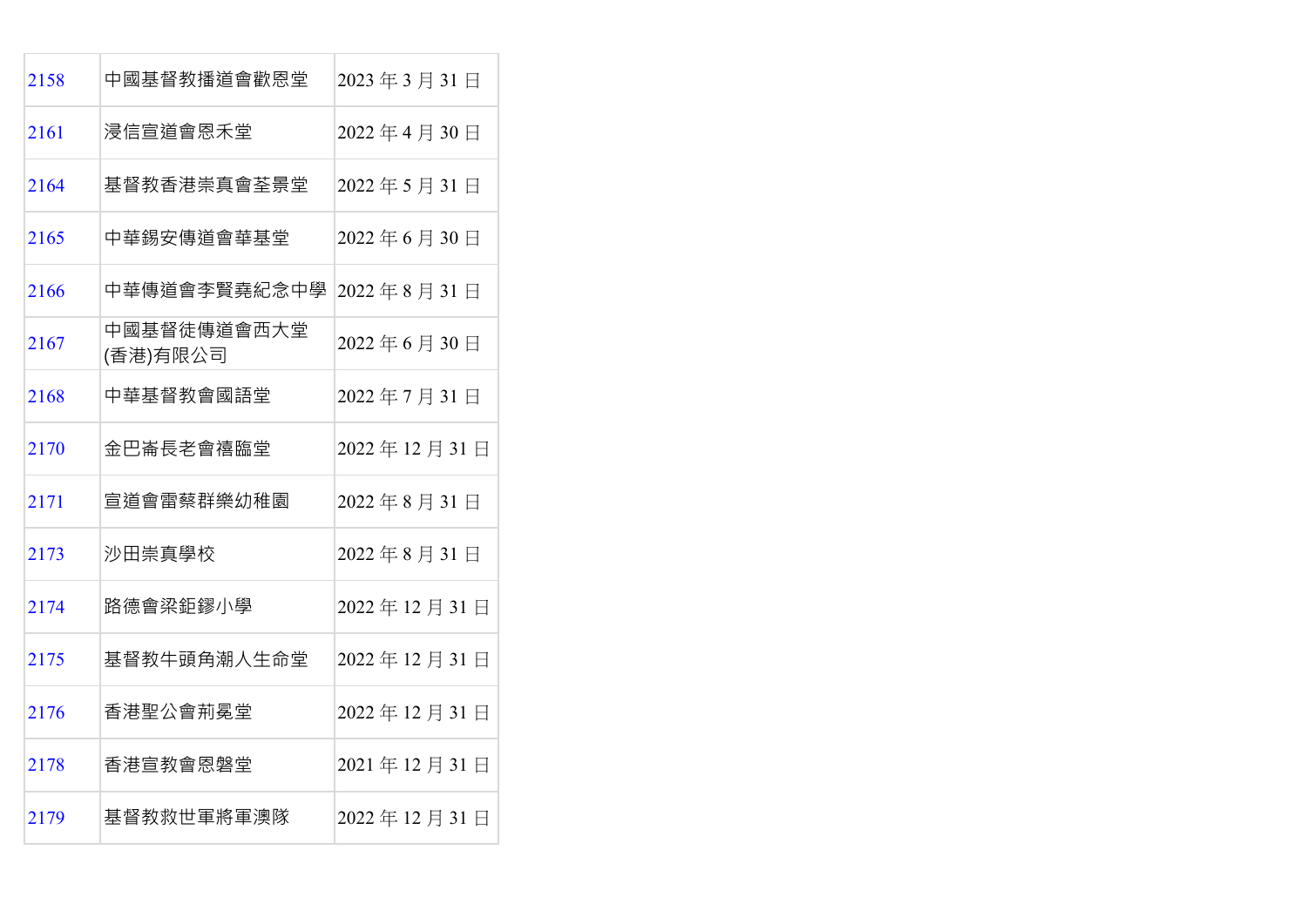| 2180 | 紅磡浸信會             | 2023年1月31日  |
|------|-------------------|-------------|
| 2182 | 新生命城市教會           | 2022年1月31日  |
| 2183 | 生命頌浸信會            | 2023年1月31日  |
| 2184 | 香港宣教會恩光堂          | 2022年12月31日 |
| 2185 | 福州語福音佈道會香港堂       | 2021年12月31日 |
| 2187 | 基督教會以琳堂有限公司       | 2023年2月28日  |
| 2188 | 路德會聖十架學校          | 2023年2月28日  |
| 2190 | 康山浸信會             | 2022年2月28日  |
| 2192 | 香港宣教會恩佑堂          | 2023年2月28日  |
| 2193 | 基督教宣道會愛主堂         | 2023年3月31日  |
| 2197 | 基督教宣道會朗屏堂         | 2023年3月31日  |
| 2198 | 循道衛理聯合教會廣源堂       | 2023年4月30日  |
| 2200 | 基督教信心堂土瓜灣堂        | 2022年12月31日 |
| 2202 | 基督復臨安息日會白田佈道<br>所 | 2022年5月31日  |
| 2203 | 基督教宣道會忠主堂         | 2022年6月30日  |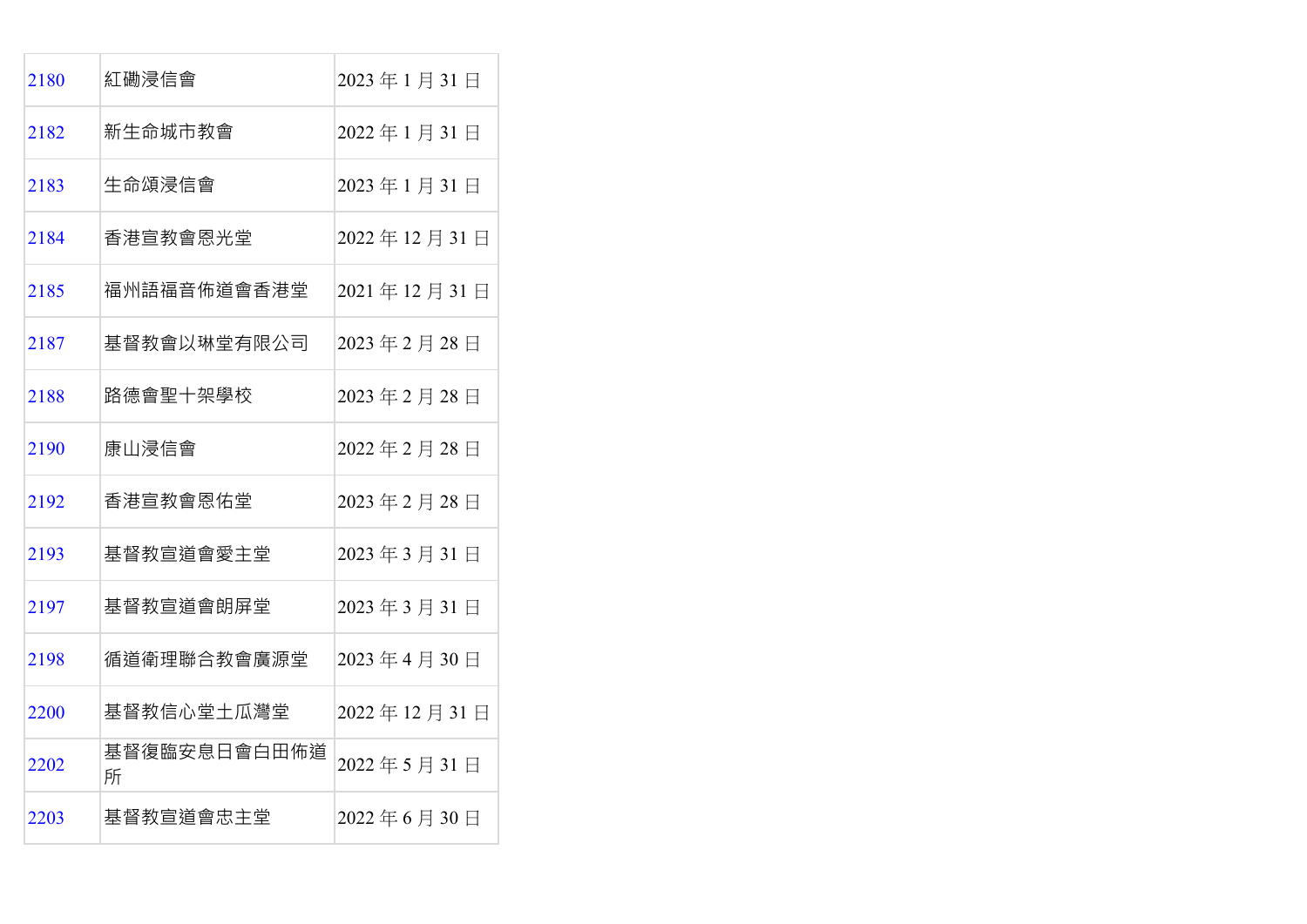| 2205 | 香港聖公會慈光堂                | 2023年5月31日  |
|------|-------------------------|-------------|
| 2206 | 循道衞理聯合教會愛華村堂 2022年6月30日 |             |
| 2209 | 基督教宣道會馬灣堂               | 2022年10月31日 |
| 2211 | 基督教香港崇真會深水埗堂<br>長沙灣分堂   | 2022年10月31日 |
| 2213 | 佐敦浸信會                   | 2022年12月31日 |
| 2214 | 朗福浸信會                   | 2022年12月31日 |
| 2215 | 聯宇聖經學院                  | 2022年12月31日 |
| 2218 | 北角衞理堂幼稚園                | 2022年11月30日 |
| 2219 | 中華傳道會盛福堂                | 2021年12月31日 |
| 2220 | 廣林浸信會                   | 2022年10月31日 |
| 2221 | 香港仔浸信會                  | 2021年12月31日 |
| 2222 | 基督教香港信義會頌主堂             | 2022年12月31日 |
| 2223 | 基督教恩立教會                 | 2022年12月31日 |
| 2224 | 基督教銘恩堂上水堂               | 2022年12月31日 |
| 2225 | 北京國際基督教粵語教會             | 2022年2月28日  |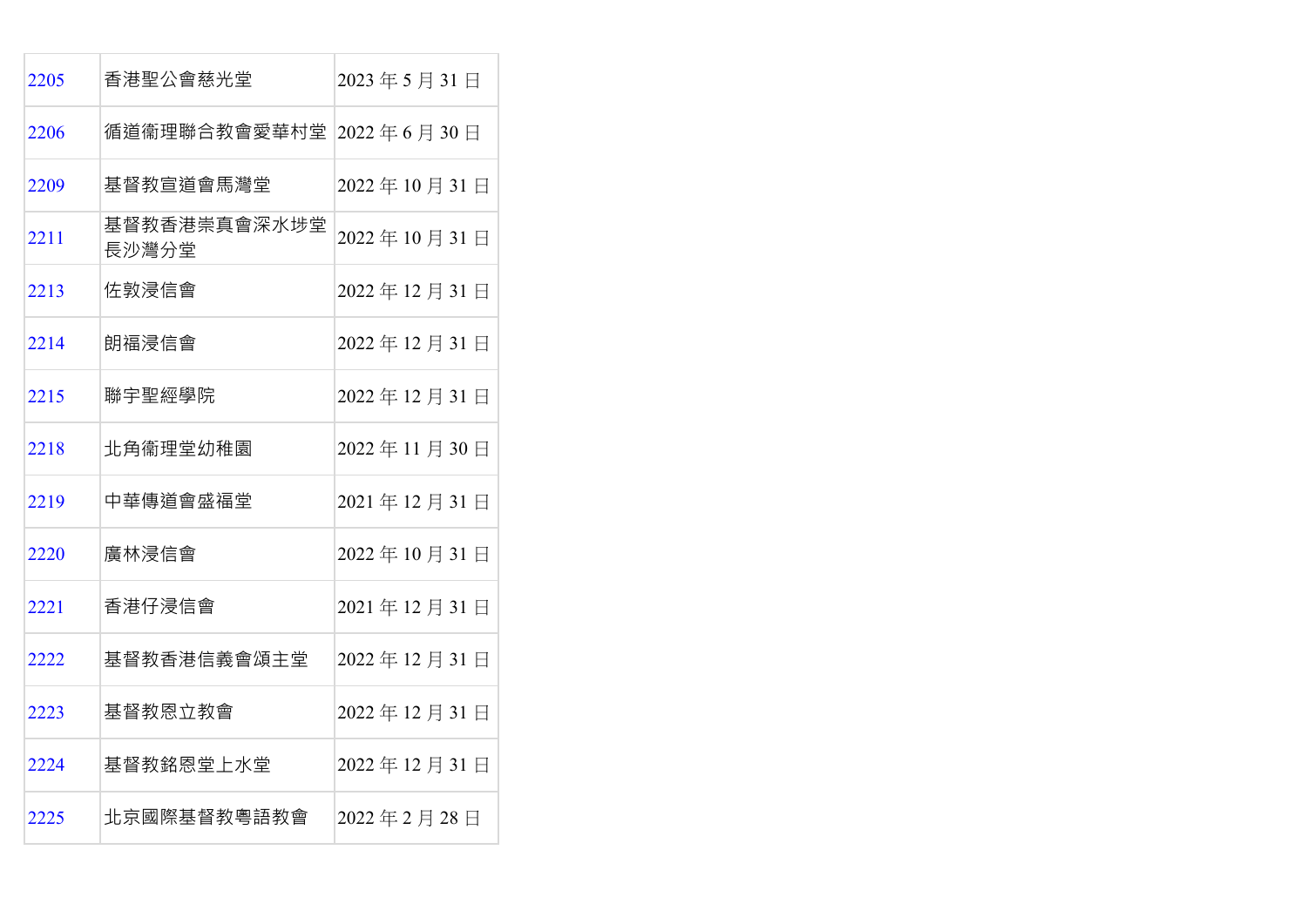| 2226 | 宣道會嶺恩堂             | 2023年1月31日 |
|------|--------------------|------------|
| 2227 | 雅麗氏何妙齡那打素慈善基<br>金會 | 2023年1月31日 |
| 2229 | 中國基督教播道會觀塘福音<br>堂  | 2023年3月31日 |
| 2230 | 以利亞使團              | 2023年3月31日 |
| 2231 | 九龍城福音堂             | 2022年3月31日 |
| 2232 | 基督教樂道會             | 2023年4月30日 |
| 2233 | 九龍塘中華宣道會           | 2023年4月30日 |
| 2234 | 宣道會深恩堂             | 2022年6月30日 |
| 2235 | 澳拿路士文化有限公司         | 2022年6月30日 |
| 2236 | 基督教香港錫安堂           | 2022年7月31日 |
| 2237 | 榮恩浸信教會             | 2022年8月31日 |
| 2238 | 神召第一小學暨幼稚園         | 2022年8月31日 |
| 2240 | 靈實恩光學校             | 2022年8月31日 |
| 2241 | 建道神學院              | 2022年8月31日 |
| 2242 | 基督教宣道會美田堂          | 2022年9月30日 |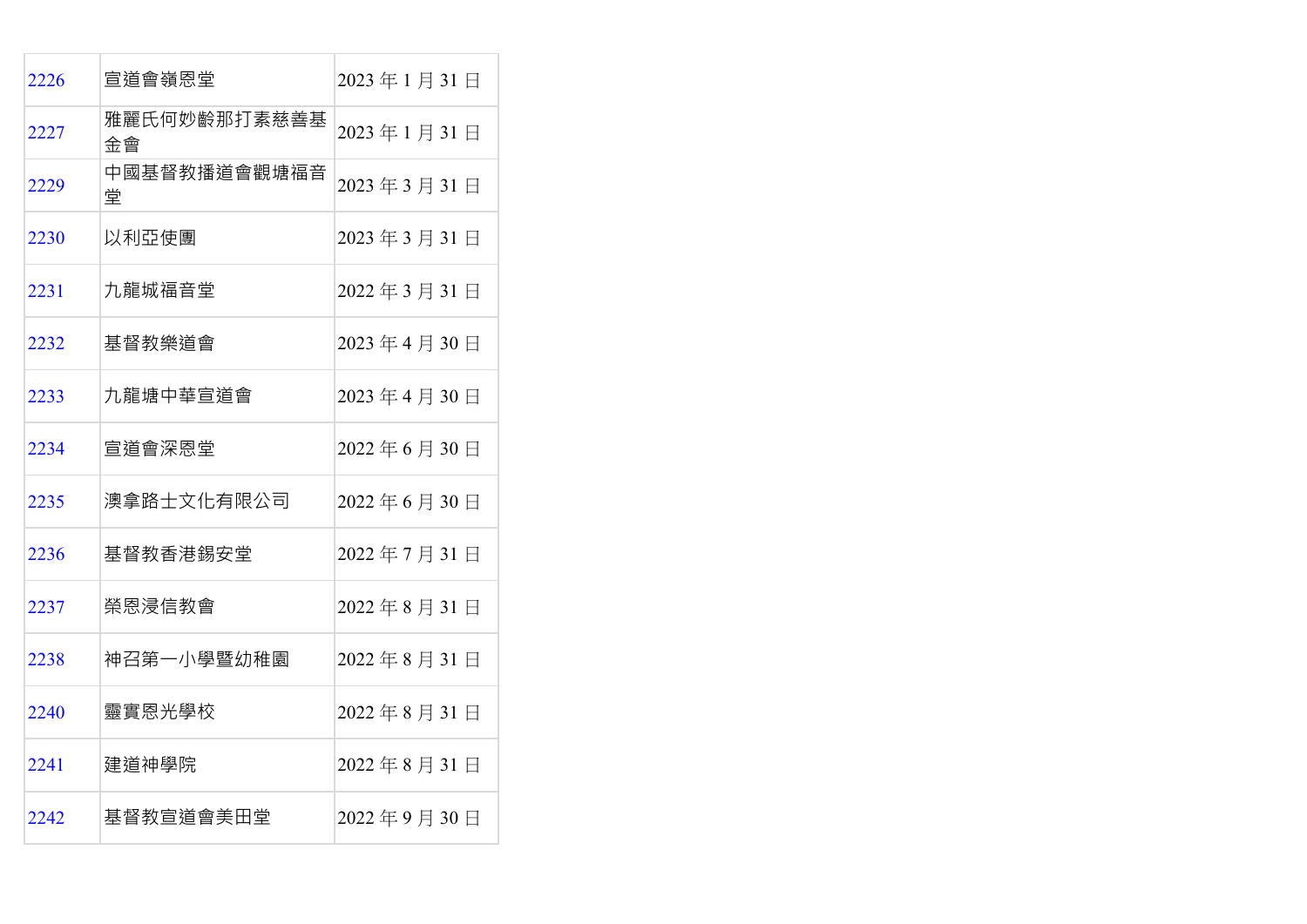| 2243 | 雅麗氏何妙齡那打素護養院<br>院牧部      | 2022年9月30日  |
|------|--------------------------|-------------|
| 2244 | 基信會基立堂                   | 2022年10月31日 |
| 2245 | 基督教宣道會愛民堂                | 2022年10月31日 |
| 2246 | 基督教牧愛堂有限公司               | 2022年10月31日 |
| 2247 | 基督教九龍五旬節會粉嶺堂 2022年10月31日 |             |
| 2248 | 基督教宣道會油塘堂                | 2022年10月31日 |
| 2249 | 香港聖公會聖腓力堂                | 2022年11月30日 |
| 2250 | 循理會恆福(官塘)堂               | 2022年10月31日 |
| 2251 | 路德會愛心堂                   | 2022年11月30日 |
| 2252 | 基督教聖約教會麗道堂               | 2022年12月31日 |
| 2254 | 平安福音堂幼稚園                 | 2022年12月31日 |
| 2257 | 何文田浸信會                   | 2023年1月31日  |
| 2260 | 基督教海面傳道會禮拜堂              | 2023年2月28日  |
| 2261 | 循理會恩安堂                   | 2023年3月31日  |
| 2264 | 神召會禮拜堂                   | 2023年3月31日  |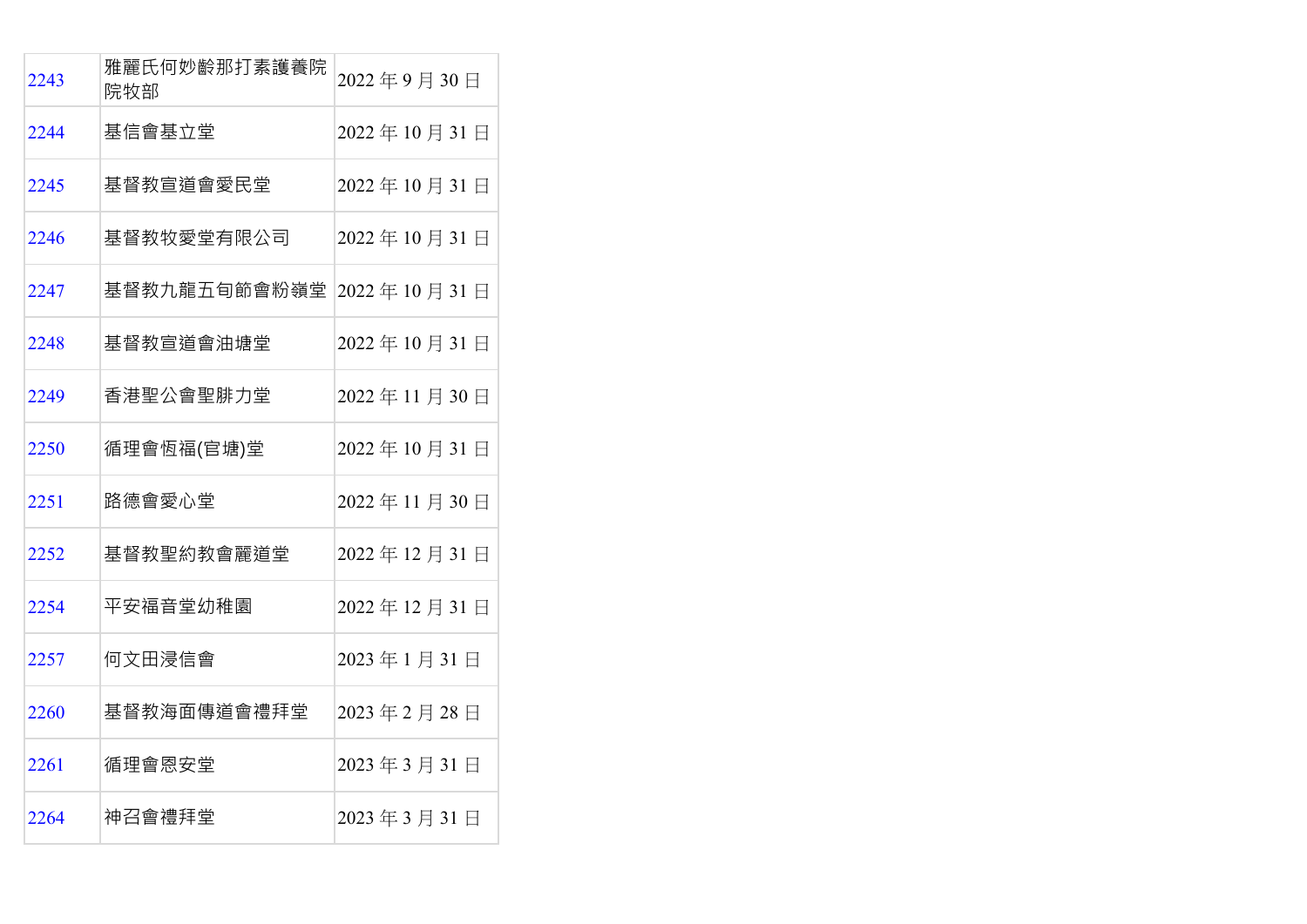| 2265 | 循道衞理聯合教會禧恩堂           | 2023年2月28日 |
|------|-----------------------|------------|
| 2266 | 中國基督教播道會茵怡堂           | 2023年3月31日 |
| 2270 | 中華基督教會梁發紀念禮拜<br>堂     | 2023年3月31日 |
| 2272 | 沙田文藝協會                | 2023年3月31日 |
| 2273 | 循道衛理聯合教會主恩堂幼<br>稚園幼兒園 | 2023年7月31日 |
| 2274 | 中華基督教會志道堂             | 2023年3月31日 |
| 2275 | 香港九龍塘基督教中華宣道<br>會福臨堂  | 2023年3月31日 |
| 2277 | 循道衞理聯合教會香港堂           | 2023年4月30日 |
| 2278 | 基督徒信望愛堂寶林堂            | 2023年3月31日 |
| 2279 | 基督教香港崇真會高怡堂           | 2023年4月30日 |
| 2280 | 中華基督教會英華堂有限公<br>司     | 2023年3月31日 |
| 2281 | 大埔浸信會公立學校             | 2023年8月31日 |
| 2282 | 中國基督教播道會望福堂           | 2023年4月30日 |